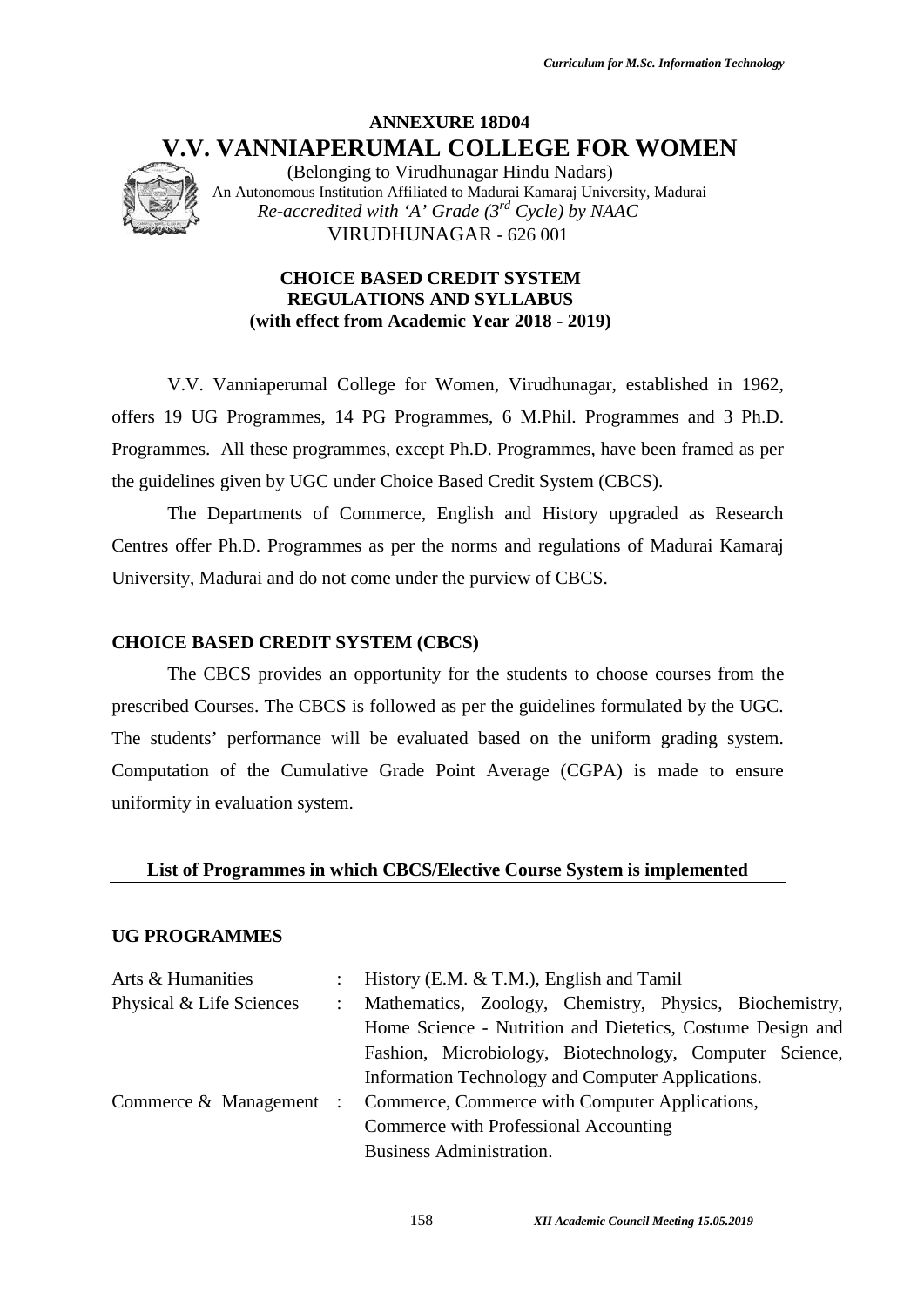# **PG PROGRAMMES**

| Arts & Humanities        |               | : History, English, Tamil                           |
|--------------------------|---------------|-----------------------------------------------------|
| Physical & Life Sciences | $\mathcal{L}$ | Mathematics, Physics, Biochemistry, Food Processing |
|                          |               | & Quality Control, Chemistry, Zoology, Computer     |
|                          |               | Information Technology,<br>Computer<br>Science,     |
|                          |               | Applications ( $MCA^*$ )                            |
| Commerce & Management    |               | Commerce, Business Administration (MBA*)            |
|                          |               | * AICTE approved Programmes                         |

## **PRE-DOCTORAL PROGRAMMES (M.Phil.)**

| Arts & Humanities        | : History, English, Tamil |
|--------------------------|---------------------------|
| Physical & Life Sciences | Mathematics, Biochemistry |
| Commerce & Management    | $:$ Commerce              |

# **OUTLINE OF CHOICE BASED CREDIT SYSTEM (PG)**

- 1. Core Courses
- 2. Discipline Specific Elective Courses (DSEC)
- 3. Non Major Elective Course (NMEC)

# **List of Non Major Elective Courses (NMEC) Offered**

#### **PG PROGRAMMES**

| <b>Name of the Course</b>                     | <b>Semester</b> | <b>Department</b>                      |
|-----------------------------------------------|-----------------|----------------------------------------|
| History of Freedom Movement in India          | Ш               | <b>History</b>                         |
| $(A.D. 1885 - 1947)$                          |                 |                                        |
| <b>English for Job Aspirants</b>              | Ш               | English                                |
| தமிழும் பிறதுறைகளும்                          | Ш               | Tamil                                  |
| <b>Taxation Concepts and Assessment</b>       | Ш               | Commerce                               |
| Entrepreneurship                              | Ш               | <b>Business Administration</b>         |
| <b>Mathematics For Competitive</b>            | Ш               | <b>Mathematics</b>                     |
| Examinations                                  |                 |                                        |
| Digital Electronics                           | Ш               | Physics                                |
| <b>Industrial Chemistry</b>                   | Ш               | Chemistry                              |
| Apiculture                                    | Ш               | Zoology                                |
| <b>Nutrition and Health</b>                   | Ш               | Home Science – Nutrition and Dietetics |
| Clinical Biochemistry (Basics)                | Ш               | Biochemistry                           |
| Web Programming                               | Ш               | <b>Computer Science</b>                |
| <b>Fundamentals of Information Technology</b> | III             | <b>Information Technology</b>          |
| Principles of Information Technology          | Ш               | <b>Computer Applications</b>           |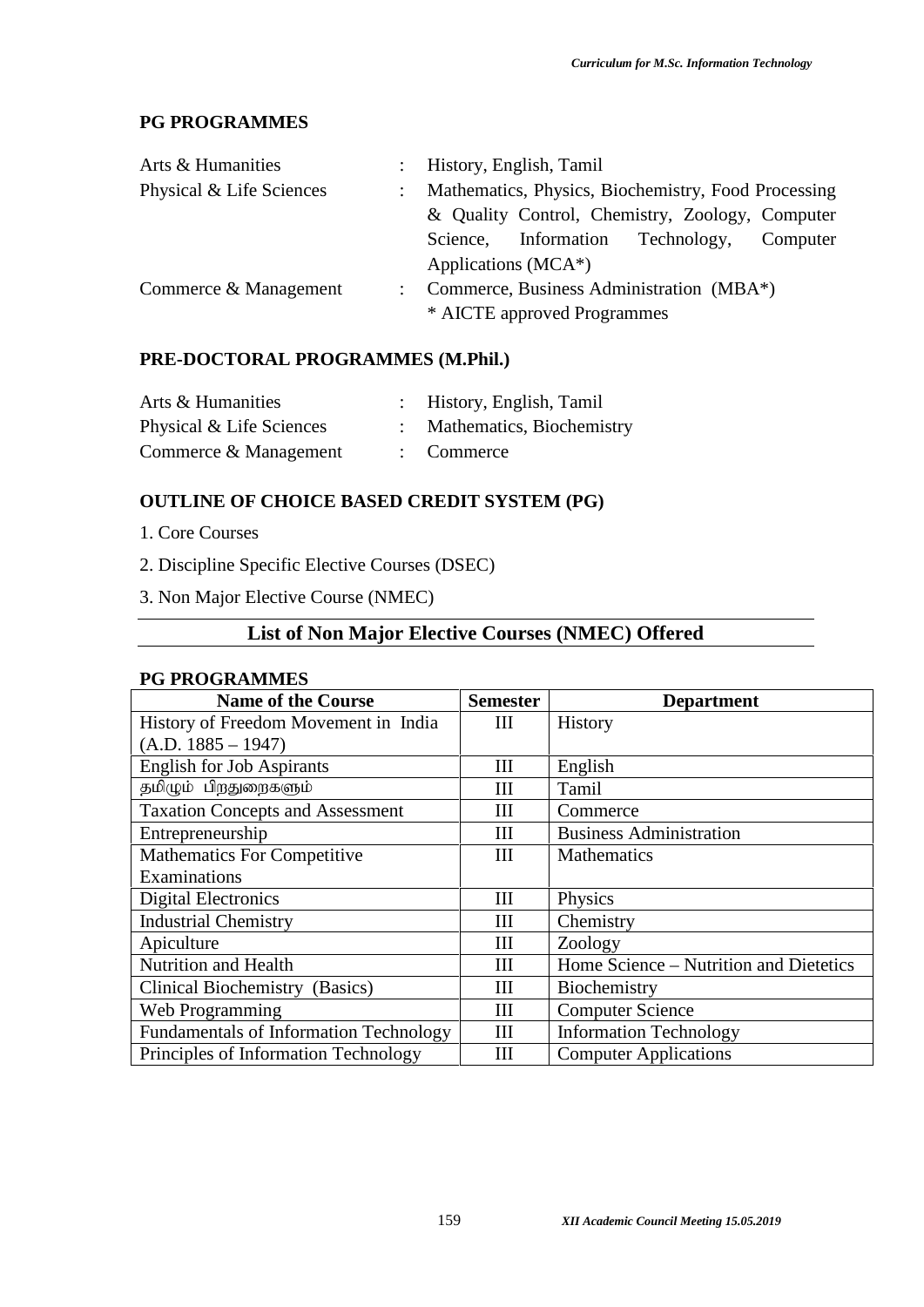#### **ELIGIBILITY FOR ADMISSION**

The Candidate should have studied B.Sc. (Information Technology), B.Sc. (Computer Science) and BCA courses of Madurai Kamaraj University or any other University recognized by the syndicate of Madurai Kamaraj University as equivalent thereto.<br>Candidate should have passed the Degree with a minimum of 55% marks in Part

III subjects. In case of SC/ST candidates, they should have passed the degree with a minimum of 50% marks in Part-III subjects.

#### **DURATION OF THE PROGRAMME**

The candidates shall undergo the prescribed course of study for a period of two academic years (Four semesters)

#### **MEDIUM OF INSTRUCTION**

English

#### **EVALUATION SCHEME**

| <b>Components</b>      | <b>Internal Assessment</b><br><b>Marks</b> | <b>External Examination</b><br><b>Marks</b> | <b>Total</b><br><b>Marks</b> |
|------------------------|--------------------------------------------|---------------------------------------------|------------------------------|
| Theory                 | 40                                         | 60                                          | 100                          |
| Practical /<br>Project | 40                                         | 60                                          | 100                          |

# **Core Courses, Discipline Specific Elective Courses and Non Major Elective Course**

#### **INTERNAL ASSESSMENT Distribution of Marks Theory**

| <b>Mode of Evaluation</b> |        | <b>Marks</b> |
|---------------------------|--------|--------------|
| Periodic Test             | ٠      |              |
| Seminar                   | ٠<br>٠ |              |
| Assignment                | ٠      |              |
| <b>Total</b>              | ٠      |              |

Three Periodic Tests - Average of the best two will be considered Two Assignments - Better of the two will be considered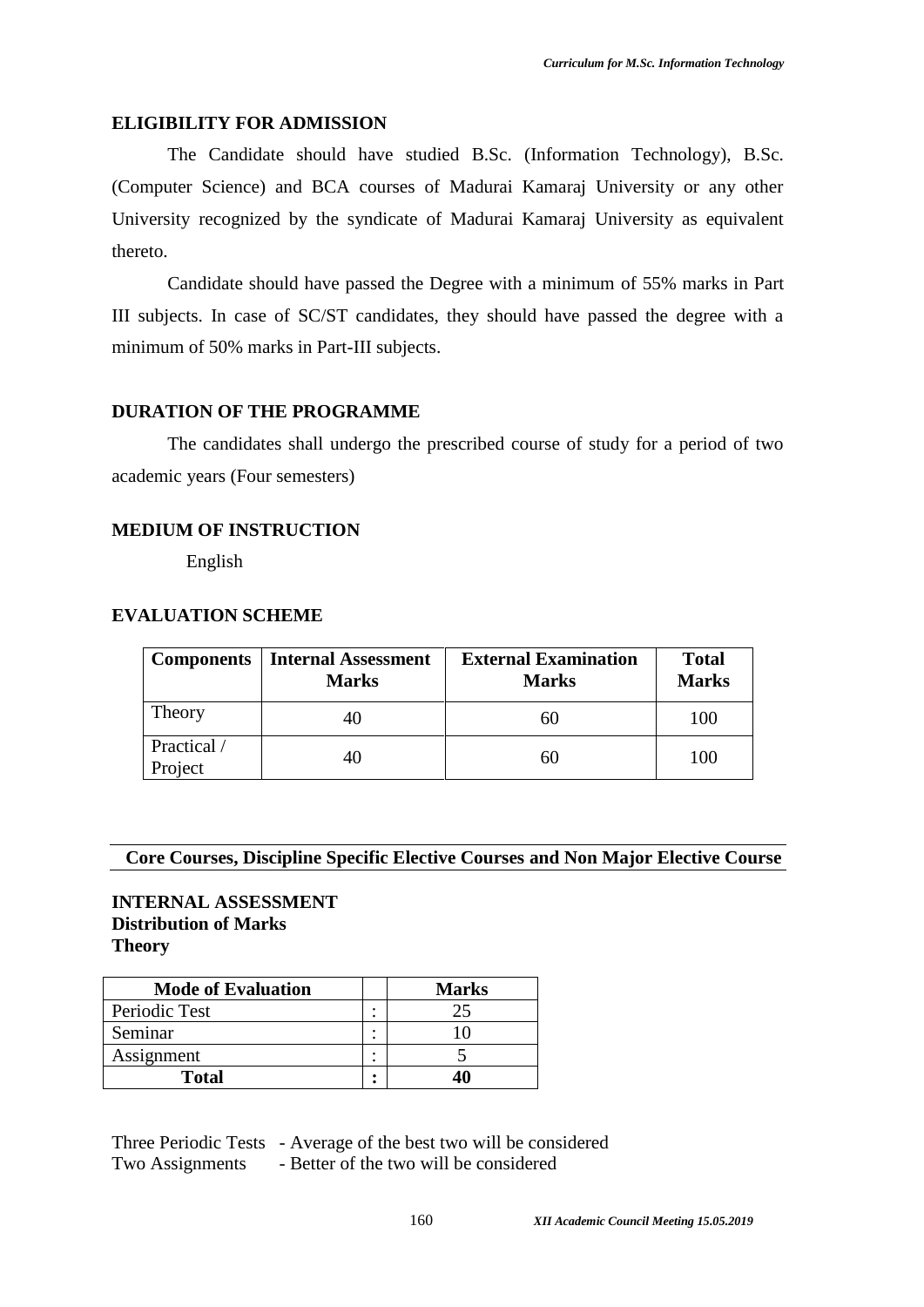## **Practical**

| <b>Mode of Evaluation</b> |   | <b>Marks</b> |
|---------------------------|---|--------------|
| Periodic Test             |   |              |
| Record                    | ٠ |              |
| Performance               |   |              |
| Total                     |   |              |

Three Periodic Tests - Average of the best two will be considered

# **Question Pattern for Periodic Tests Duration: 2 Hours**

| <b>Section</b>   | <b>Types of</b><br><b>Question</b> | No. of<br><b>Questions</b> | No. of<br><b>Questions</b><br>to be<br>answered | <b>Marks</b><br>for each<br><b>Question</b> | Max.<br><b>Marks</b> |
|------------------|------------------------------------|----------------------------|-------------------------------------------------|---------------------------------------------|----------------------|
| A                |                                    |                            |                                                 |                                             |                      |
| $Q.No.(1 - 5)$   | Multiple                           | 5                          | 5                                               |                                             | 5                    |
|                  | Choice                             |                            |                                                 |                                             |                      |
| B                | <b>Internal Choice</b>             | 5                          | 5                                               | 5                                           | 25                   |
| $Q.No.(6-10)$    | Either or Type                     |                            |                                                 |                                             |                      |
| C                | Open Choice                        |                            |                                                 |                                             |                      |
| $Q.No.(11 - 13)$ |                                    | 3                          | $\overline{2}$                                  | 10                                          | 20                   |
|                  |                                    |                            |                                                 | <b>Total</b>                                | 50                   |

# **EXTERNAL EXAMINATION Question Pattern Duration: 3 Hours**

| <b>Section</b>     | <b>Types of Question</b>                 | No. of<br><b>Questions</b> | No. of<br><b>Questions to</b><br>be answered | <b>Marks</b> for<br>each<br>question | <b>Total</b><br><b>Marks</b> |
|--------------------|------------------------------------------|----------------------------|----------------------------------------------|--------------------------------------|------------------------------|
| A                  | Multiple Choice                          |                            |                                              |                                      |                              |
| $Q.No.(1 - 5)$     | (Atleast one question<br>from each unit) | 5                          | 5                                            |                                      | 5                            |
| B<br>$Q.No.(6-10)$ | <b>Internal Choice</b><br>Either Or Type | 5                          | 5                                            | 5                                    | 25                           |
| $Q.No.(11-15)$     | Open Choice<br>(one from each unit)      | 5                          | 3                                            | 10                                   | 30                           |
|                    |                                          | <b>Total</b>               |                                              |                                      | 60                           |

**ON LINE ASSESSMENT** (SET/NET Preparation – General Paper)

Online Test with Multiple Choice Question Pattern for 100 marks will be conducted in III Semester.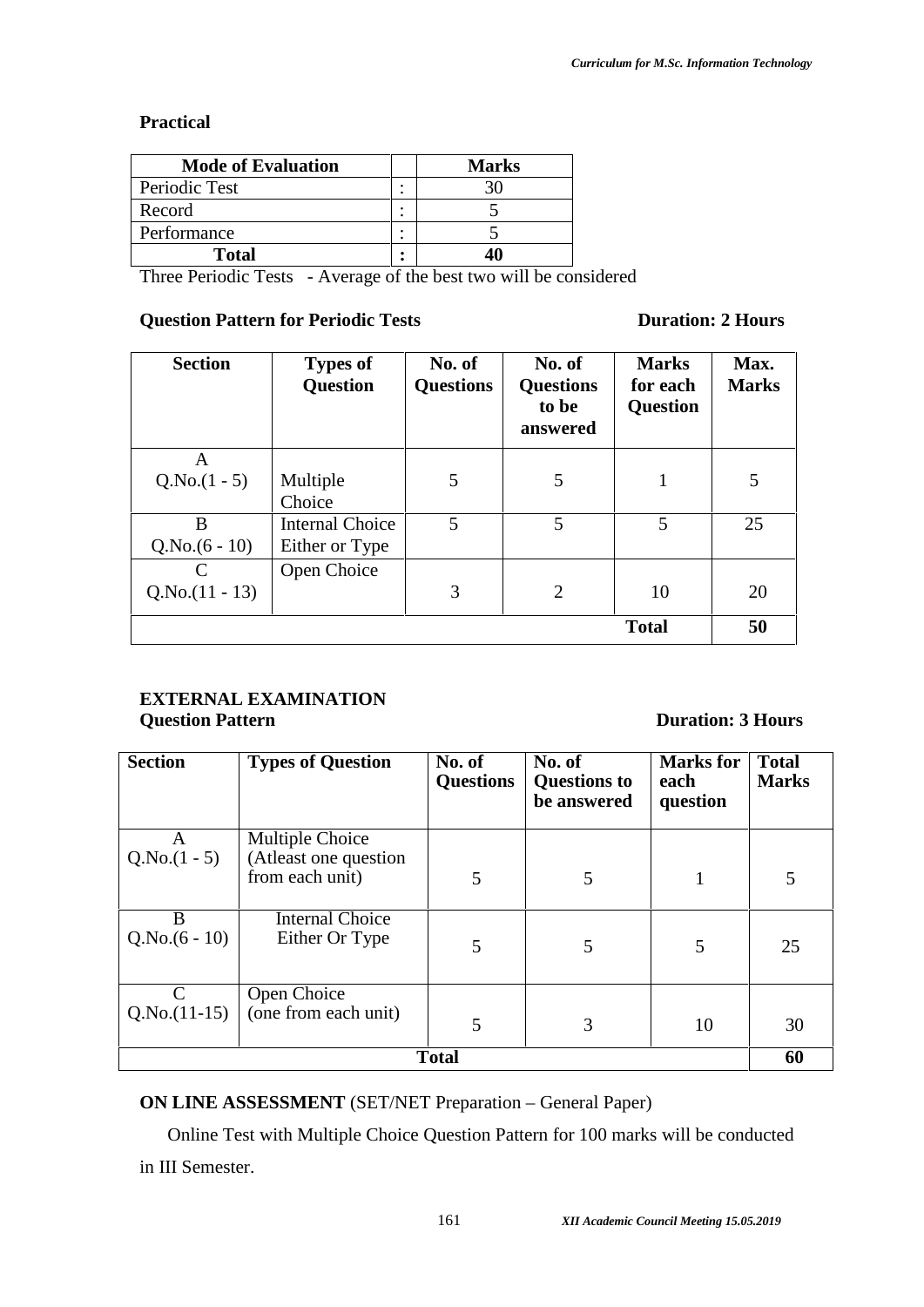#### **ELIGIBILITY FOR THE DEGREE**

- 1. The candidate will not be eligible for degree without completing the prescribed Courses of study, lab work etc., and a minimum of 50% Pass marks in all the Courses.
- 2. Attendance, progress and conduct certification from the Head of the Institution will be required for the students to write the examination.
	- $\triangleright$  No Pass minimum for Internal Assessment.
	- $\triangleright$  Pass minimum for External Examination is 27 marks out of 60 for Core Courses, Discipline Specific Elective Courses and Non Major Elective Courses.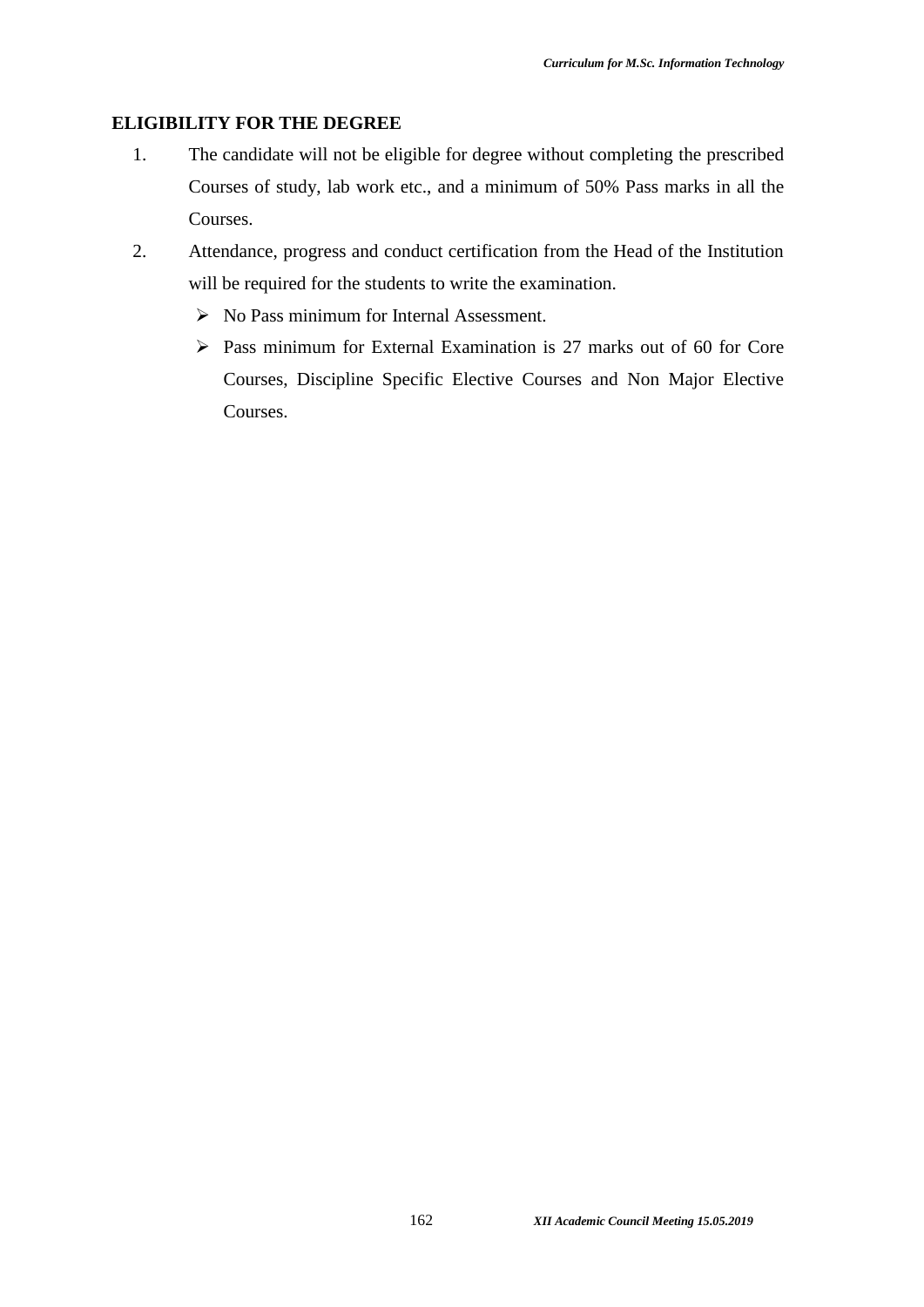# **M.SC. INFORMATION TECHNOLOGY Program Code - 7021**

## **PROGRAMME OUTCOMES**

- Empower self-disciplined, self-monitored and self-esteemed thinking.
- $\triangleright$  Practice intellectual conception of information, analytical observation, intelligent perception, systematic evaluation and active execution.
- $\triangleright$  Enhance virtual and non-virtual communication, technical and technological bondage with the society.
- $\triangleright$  Spread scientific temperament to the Nation, while dealing with the various issues of the society.
- $\triangleright$  Volunteer in the civic life with values, morality, responsibility and justice.
- $\triangleright$  Preserve nature in its original form amidst all the natural and artificial calamities.
- $\triangleright$  Develop the self-sustained and infinite learning to meet the challenges of the contemporary socio-technological scenario.

## **PROGRAMME SPECIFIC OUTCOMES**

- Analyze and recommend the appropriate IT infrastructure required for the implementation of a project
- $\overline{\text{+}}$  Design, develop and test software systems for world-wide network of computers to provide solutions to real world problems.
- $\overline{\phantom{a}}$  Design and develop software projects given their specifications and within performance and cost constraints.
- $\pm$  Extend the state of art in some of the areas of interest and create new knowledge.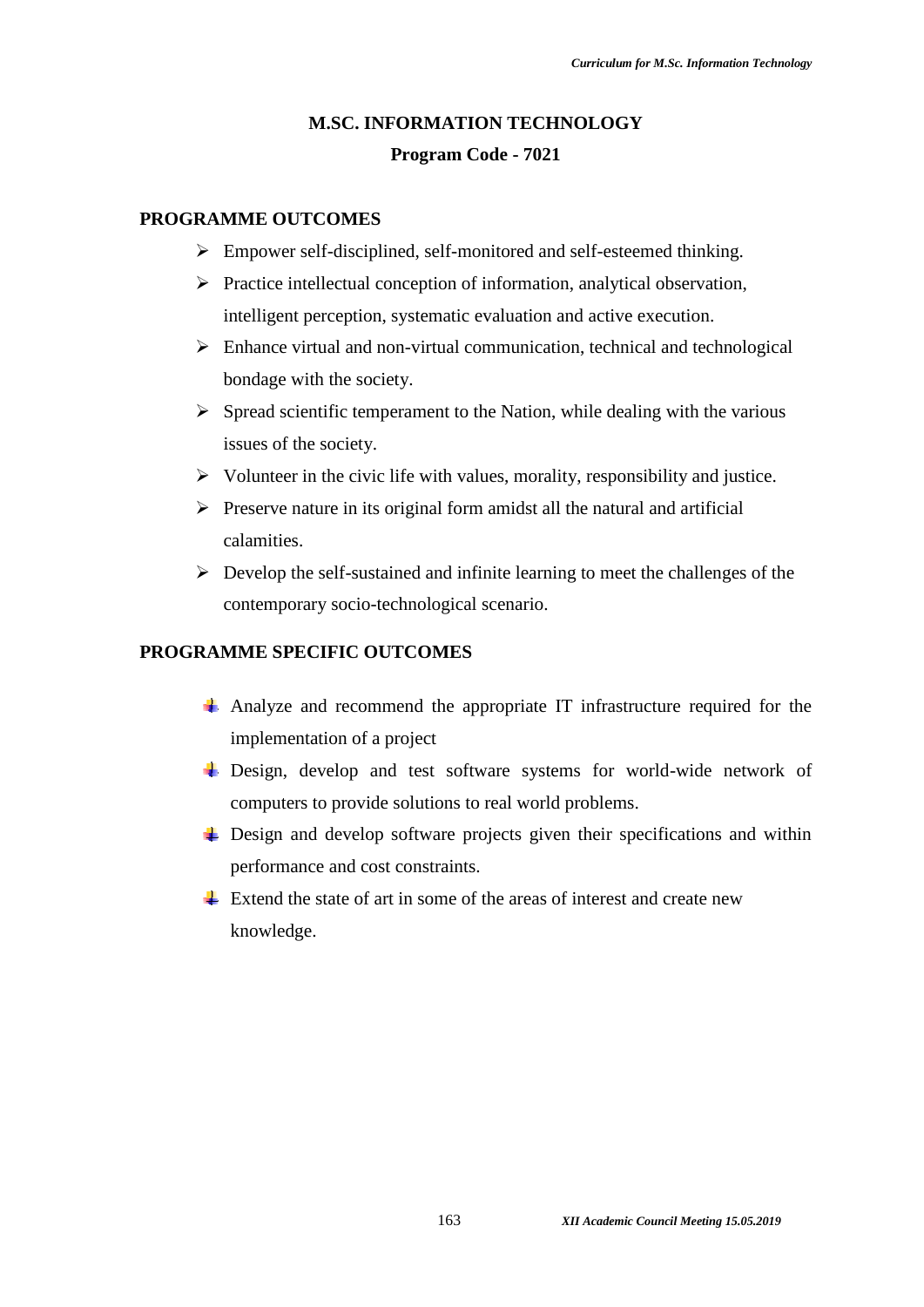

| <b>Components</b>                   |                |                          | <b>Semester</b>          |                | <b>Total</b><br><b>Number of</b> |
|-------------------------------------|----------------|--------------------------|--------------------------|----------------|----------------------------------|
|                                     | $\mathbf I$    | $\mathbf{I}$             | III                      | IV             | Hours/<br>(Credits)              |
| <b>Core Course</b>                  | 5(5)           | 5(5)                     | 6(5)                     |                | 16(15)                           |
| <b>Core Course</b>                  | 5(5)           | 5(5)                     | 6(5)                     | $\overline{a}$ | 16(15)                           |
| Core Course                         | 5(5)           | 5(5)                     | $\overline{\phantom{a}}$ |                | 10(10)                           |
| <b>Core Practical</b>               | 5(3)           | 5(3)                     | 6(3)                     | 6(3)           | 22(12)                           |
| <b>Core Practical</b>               | 5(3)           | 5(3)                     | 6(3)                     | $\overline{a}$ | 16(9)                            |
| Discipline Specific Elective Course | 5(5)           | 5(5)                     | $\overline{a}$           | 6(5)           | 16(15)                           |
| Non Major Elective Course           |                |                          | 5(4)                     |                | 5(4)                             |
| <b>Online Assessment</b>            |                |                          |                          |                |                                  |
| (SET/NET Preparation – General      |                |                          | 1(1)                     |                | 1(1)                             |
| Paper)                              |                |                          |                          |                |                                  |
| Project                             | $\overline{a}$ | $\overline{\phantom{0}}$ | $\overline{a}$           | 18(9)          | 18(9)                            |
| <b>Total</b>                        | 30(26)         | 30(26)                   | 30(21)                   | 30(17)         | 120 (90)                         |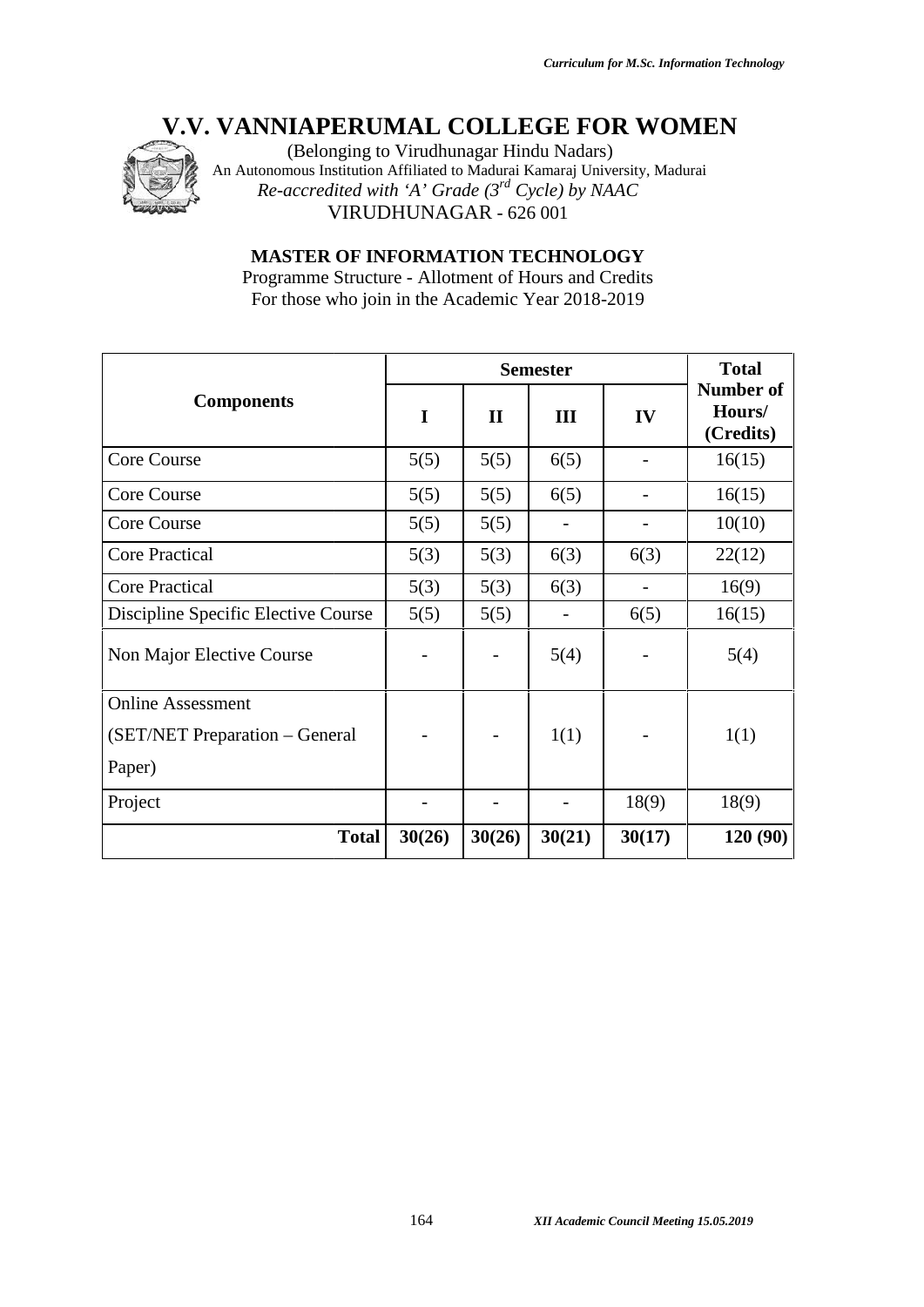

# **M.Sc. INFORMATION TECHNOLOGY (SEMESTER) Programme Code - 7021 PROGRAMME CONTENT SEMESTER I**

|                |                   | M.Sc. INFORMATION TECHNOLOGY (SEMESTER)<br>Programme Code - 7021<br>PROGRAMME CONTENT<br><b>SEMESTER I</b> |               |              |                |                |      |              |              |
|----------------|-------------------|------------------------------------------------------------------------------------------------------------|---------------|--------------|----------------|----------------|------|--------------|--------------|
| S.No.          | <b>Components</b> | <b>Title of the Course</b>                                                                                 | <b>Course</b> | <b>Hours</b> | <b>Credits</b> | Exam.          |      | <b>Marks</b> |              |
|                |                   |                                                                                                            | Code          | per<br>Week  |                | <b>Hours</b>   | Int. | Ext.         | <b>Total</b> |
| $\mathbf{1}$   | Core Course-1     | Data Structures and Algorithms                                                                             | 18PITC11      | 5            | 5              | $\overline{3}$ | 40   | 60           | 100          |
| $\overline{2}$ | Core Course-2     | <b>Advanced Java Programming</b>                                                                           | 18PITC12      | 5            | 5              | 3              | 40   | 60           | 100          |
| $\overline{3}$ | Core Course-3     | Cryptography and Network Security                                                                          | 18PITC13      | 5            | 5              | $\overline{3}$ | 40   | 60           | 100          |
| $\overline{4}$ | Core Practical-1  | Data Structures using C Pointers Lab                                                                       | 18PITC11P     | 5            | 3              | $\overline{3}$ | 40   | 60           | 100          |
| 5              | Core Practical-2  | Advanced Java Programming Lab                                                                              | 18PITC12P     | 5            | $\overline{3}$ | $\overline{3}$ | 40   | 60           | 100          |
| 6              | DSEC-1            | Distributed Operating Systems/                                                                             | 18PITE11/     | 5            | 5              | $\overline{3}$ | 40   | 60           | 100          |
|                |                   | Cloud Computing/                                                                                           | 18PITE12/     |              |                |                |      |              |              |
|                |                   | <b>TCP/IP Protocols</b>                                                                                    | 18PITE13      |              |                |                |      |              |              |
|                |                   | <b>Total</b>                                                                                               |               | 30           | 26             |                |      |              | 600          |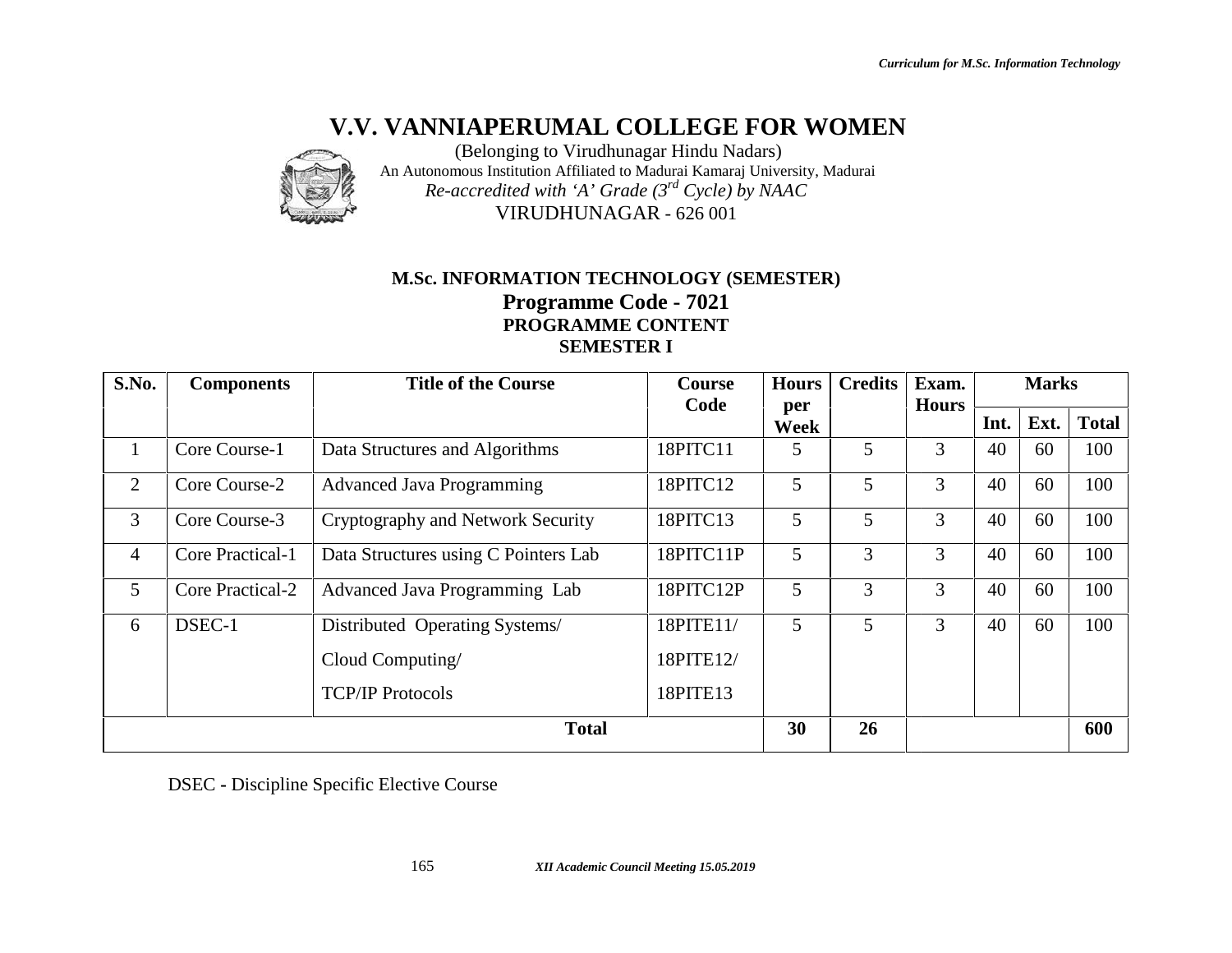| S.No.          | <b>Components</b> | <b>Title of the Course</b>             | <b>Course</b><br>Code | <b>Hours</b> | <b>Credits</b> | Exam.<br><b>Hours</b> | <b>Marks</b> |      |              |
|----------------|-------------------|----------------------------------------|-----------------------|--------------|----------------|-----------------------|--------------|------|--------------|
|                |                   |                                        |                       | per<br>Week  |                |                       | Int.         | Ext. | <b>Total</b> |
|                | Core Course-4     | <b>Distributed Database Systems</b>    | 18PITC21              | 5            | 5              | 3                     | 40           | 60   | 100          |
| 2              | Core Course-5     | Artificial Intelligence                | 18PITC22N             | 5            | 5              | 3                     | 40           | 60   | 100          |
| 3              | Core Course-6     | <b>Mobile Applications Development</b> | 18PITC23              | 5            | 5              | 3                     | 40           | 60   | 100          |
| $\overline{4}$ | Core Practical-3  | Mobile Applications Lab                | 18PITC21P             | 5            | 3              | 3                     | 40           | 60   | 100          |
| 5              | Core Practical-4  | Net Lab.                               | 18PITC22P             | 5            | 3              | 3                     | 40           | 60   | 100          |
| 6              | DSEC-2            | Internet Of Things/                    | 18PITE21/             | 5            | 5              | 3                     | 40           | 60   | 100          |
|                |                   | Data Mining                            | 18PITE22/             |              |                |                       |              |      |              |
|                |                   | <b>Advanced Software Engineering</b>   | 18PITE23              |              |                |                       |              |      |              |
|                |                   |                                        | <b>Total</b>          | 30           | 26             |                       |              |      | 600          |

# **M.Sc. INFORMATION TECHNOLOGY - SEMESTER II**

DSEC- Discipline Specific Elective Course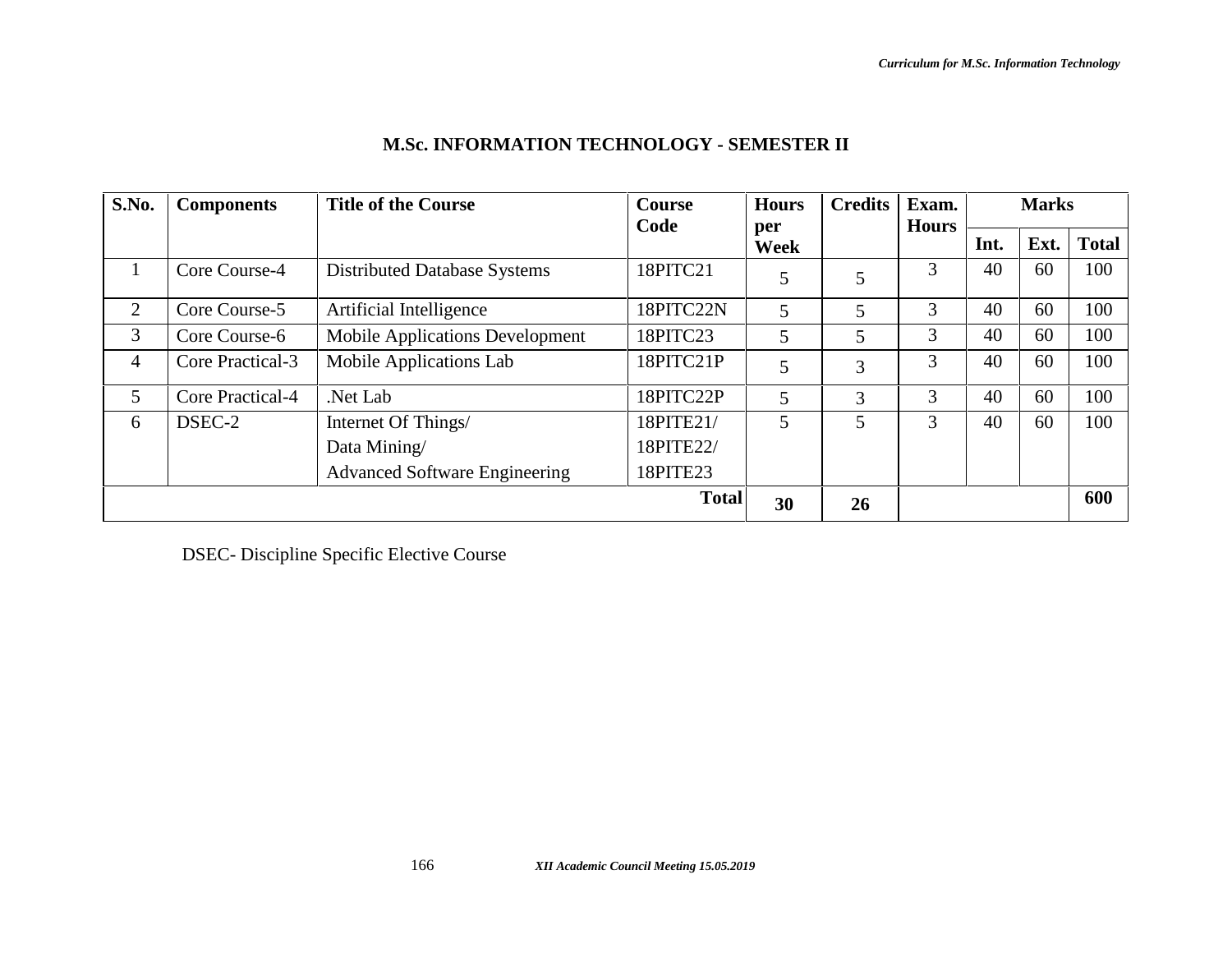| S.No.        | <b>Components</b>    | <b>Title of the Course</b>                    | <b>Course</b> | <b>Hours</b> | <b>Credits</b> | Exam.        |      | <b>Marks</b> |              |
|--------------|----------------------|-----------------------------------------------|---------------|--------------|----------------|--------------|------|--------------|--------------|
|              |                      |                                               | Code          | per<br>Week  |                | <b>Hours</b> | Int. | Ext.         | <b>Total</b> |
| $\mathbf{I}$ | Core Course-7        | <b>Open Source Technology</b>                 | 18PITC31      | 6            | 5              | 3            | 40   | 60           | 100          |
| 2            | Core Course-8        | <b>Digital Image Processing</b>               | 18PITC32      | 6            | 5              | 3            | 40   | 60           | 100          |
| 3            | Core Practical-5     | PHP and MYSQL Lab                             | 18PITC31P     | 6            | 3              | 3            | 40   | 60           | 100          |
| 4            | Core Practical-6     | <b>Image Processing Lab</b>                   | 18PITC32P     | 6            | 3              | 3            | 40   | 60           | 100          |
| 5            | <b>NMEC</b>          | <b>Fundamentals of Information Technology</b> | 18PITN31      | 5            | 4              | 3            | 40   | 60           | 100          |
| 6            | <b>Online Course</b> | <b>SET/NET Preparation- General</b>           | 18POLA31      |              |                |              | 100  |              | 100          |
|              |                      | <b>Total</b>                                  |               | 30           | 21             |              |      |              | 600          |

# **M.Sc. INFORMATION TECHNOLOGY - SEMESTER III**

DSEC: Discipline Specific Elective Course NMEC : Non Major Elective Course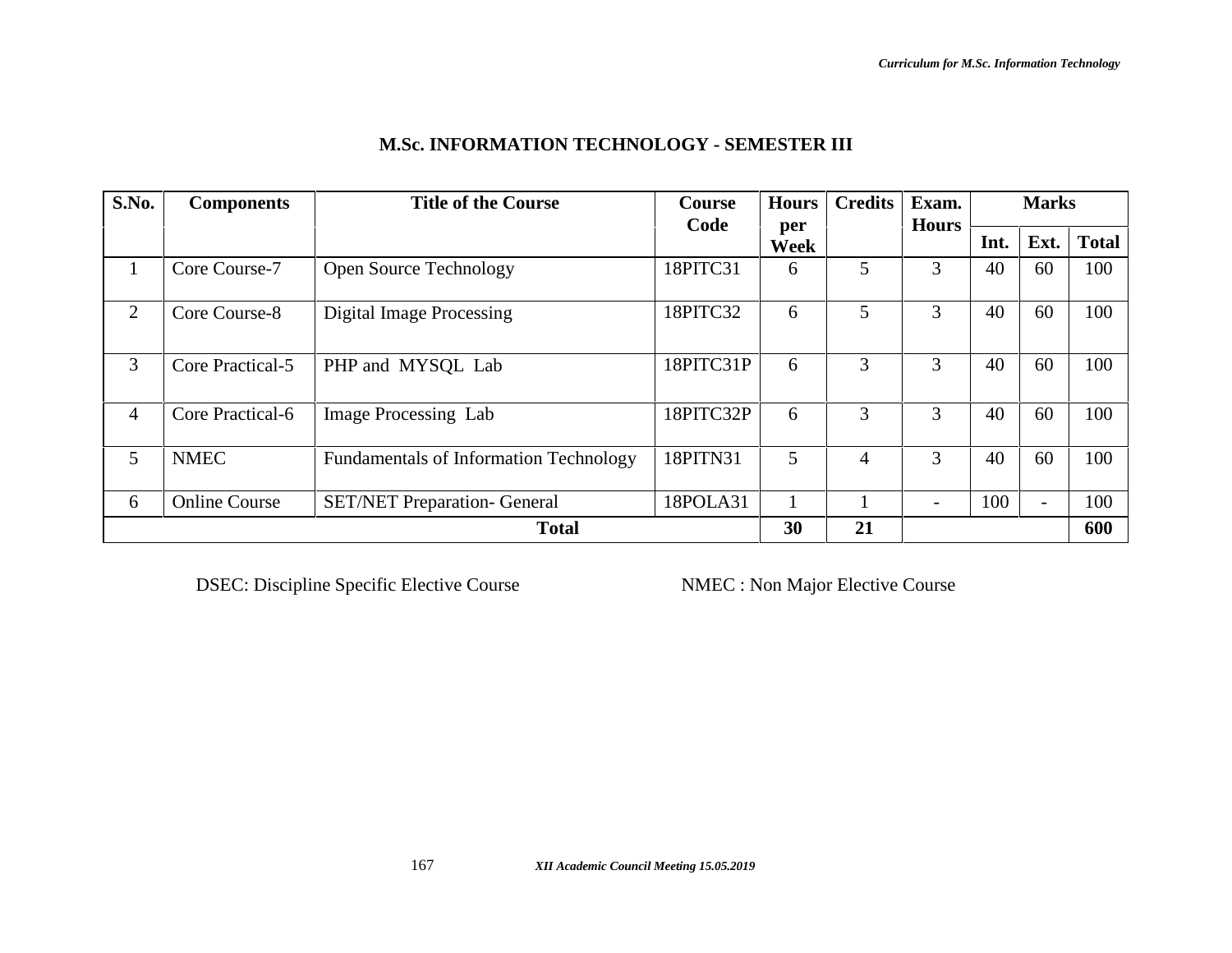| S.No.        | <b>Components</b> | <b>Title of the Course</b>                 | Course     | <b>Hours</b> | <b>Credits</b> | Exam.        |      | <b>Marks</b> |              |
|--------------|-------------------|--------------------------------------------|------------|--------------|----------------|--------------|------|--------------|--------------|
|              |                   |                                            | Code       | per          |                | <b>Hours</b> |      |              |              |
|              |                   |                                            |            | Week         |                |              | Int. | Ext.         | <b>Total</b> |
|              | Core Practical-7  | R Programming Lab                          | 18PITE41   | 6            | 3              | 3            | 40   | 60           | 100          |
|              |                   |                                            |            |              |                |              |      |              |              |
| ↑            | Project-1         | Project Work and Viva Voce                 | 18PITC41PR | 18           | 9              | 3            | 40   | 60           | 100          |
|              |                   |                                            |            |              |                |              |      |              |              |
| 3            | DSEC-4            | Big Data Analytics/                        | 18PITE41/  | 6            |                | 3            | 40   | 60           | 100          |
|              |                   | Text Mining/                               | 18PITE42/  |              |                |              |      |              |              |
|              |                   | <b>Wireless Communication and Networks</b> | 18PITE43   |              |                |              |      |              |              |
| <b>Total</b> |                   |                                            | 30         | 17           |                |              |      | 300          |              |

# **M.Sc. INFORMATION TECHNOLOGY - SEMESTER IV**

DSEC: Discipline Specific Elective Course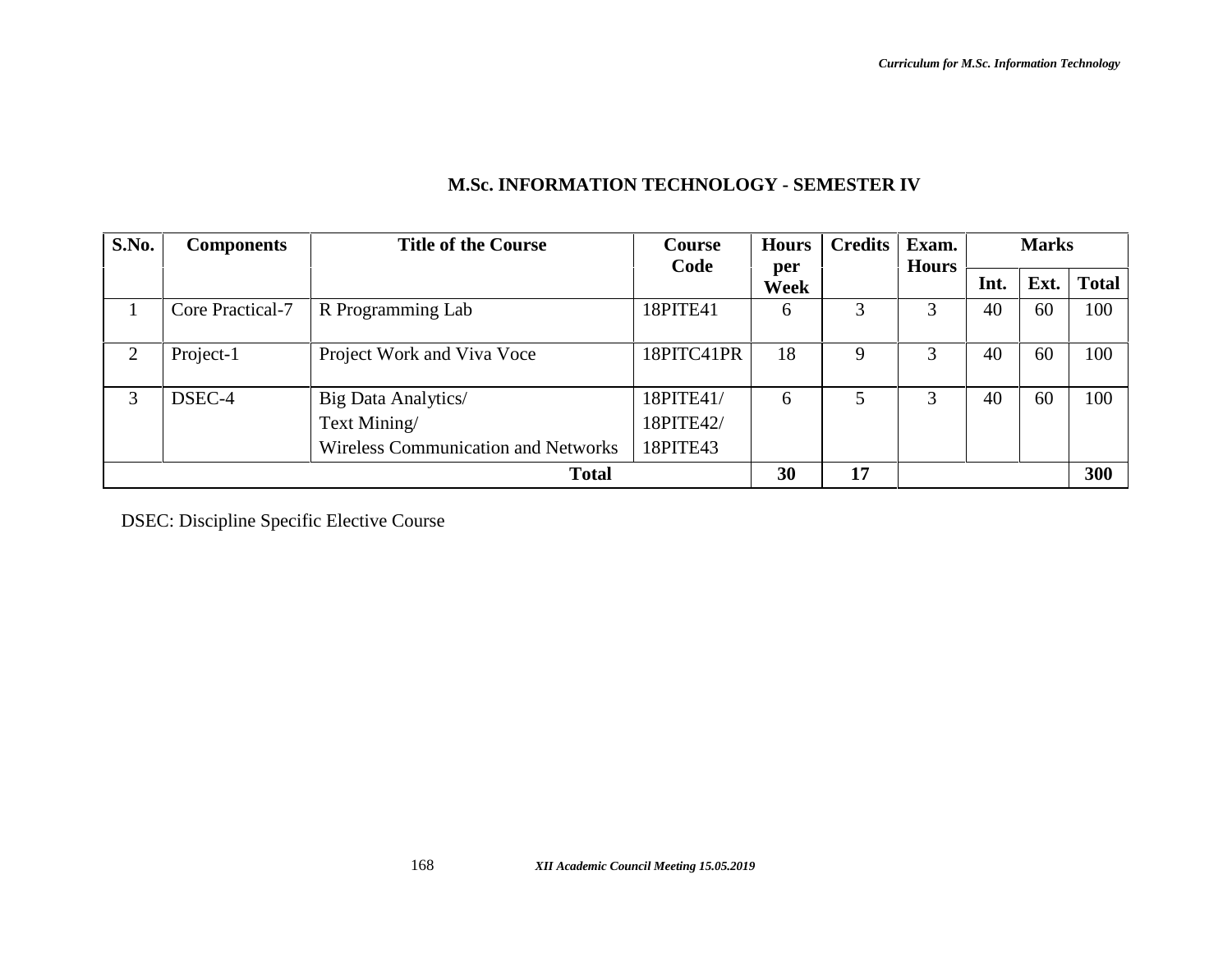

(Belonging to Virudhunagar Hindu Nadars) An Autonomous Institution Affiliated to Madurai Kamaraj University, Madurai *Re-accredited with 'A' Grade (3rd Cycle) by NAAC* VIRUDHUNAGAR - 626 001

## **M.Sc. INFORMATION TECHNOLOGY (2018 -19 onwards)**

| Semester III                   |                               | Hours/Week: 6  |                |  |
|--------------------------------|-------------------------------|----------------|----------------|--|
| Core Course-7                  | <b>OPEN SOURCE TECHNOLOGY</b> | Credits: 5     |                |  |
| Course Code<br><b>18PITC31</b> |                               | Internal<br>40 | External<br>60 |  |

## **COURSE OUTCOMES**

On completion of the course, the students will be able to

- become familiar with basic building blocks, Flow Control and Functions in PHP. tion of the course, the students will be able to<br>become familiar with basic building blocks, Flow Control and Functions ir<br>know about PHP Arrays, Objects and Date & Time Functions.<br>practice Form Validation using Advanced V
- know about PHP Arrays, Objects and Date & Time Functions.
- practice Form Validation using Advanced Validation Methods.
- gain knowledge on working in files and directories.
- earn skill set to develop advanced web applications those are efficient and secure.
- learn to use both PHP and MySQL to Manage Databases.

#### **UNIT I**

**The Building Blocks of PHP:** Variables – Data Types – Operators and Expressions – Constants. **Flow Control Functions in PHP:** Switching Flow – Loops – Code Blocks and Browser Output. **Working with Functions:** Function – Calling Function – Defining a Function – Returning Values from User Defined Functions – Variable Scope – Saving State between Function Calls with the Static Statement – More about Arguments – Testing for the Existence of Functions. (15 Hours) *IBelonging to Virumbungent Hindu Nadars*<br> *IBelonging to Virumbung Hindu Nadarsi Kamaraj University, Madurai*<br> *16.07.07.07.07.107.107.107.07.07.108.19.108.19.108.19.108.11.108.11.108.11.108.11.108.11.108.11.108.11.108.11* with Functions: Function – Calling Function – Defining a<br>User Defined Functions – Variable Scope – Saving State 626 001<br> **17.11NOLOGY**<br> **18.0687**<br> **18.0687**<br> **18.0687**<br> **18.0687**<br> **18.0687**<br> **18.0687**<br> **18.0697**<br> **18.0697**<br> **18.0697**<br> **18.0697**<br> **18.0697**<br> **18.0697**<br> **18.0697**<br> **18.0697**<br> **18.0697**<br> **18.0697**<br> **18.0697**<br> **18.0697**<br>

#### **UNIT II**

**Working with Arrays:** Arrays – Creating Arrays – Array Related Constructs and Functions**. Working With Objects:** Creating an Object – Object Inheritance. **Working with** Functions. Working With Objects: Creating an Object – Object Inheritance. Working with<br>Strings, Dates, and Time: Formatting Strings with PHP – Investigating Strings in PHP –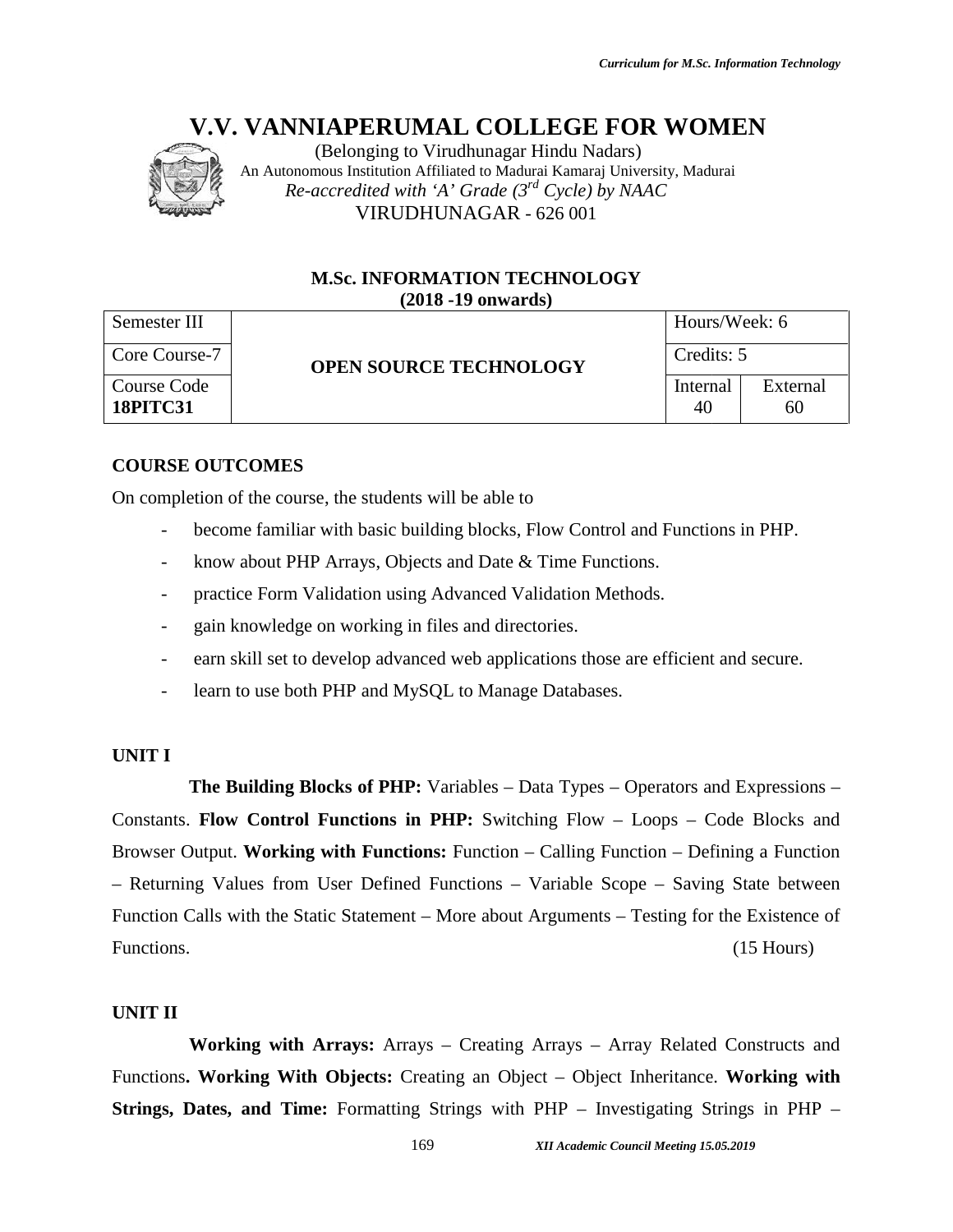Manipulating Strings with PHP – Using Date and Time Functions in PHP – Other String, Date and Time Functions. (20 Hours)

#### **UNIT III**

**Working with Forms:** Creating A Simple Input Form – Accessing Form Input with User-Defined Arrays – Combining HTML and PHP Code on a Single Page – Using Hidden Fields to Save State – Redirecting The User – Sending Mail on Form Submission – Working with File Uploads. **Working with Cookies and User Sessions:** Introducing Cookies – Setting a Cookie with PHP – Deleting a Cookie with PHP – Session Function Overview – Starting a Session – Working with Session Variables – Destroying Sessions and Unsetting Variables – Using Sessions in an Environment with Registered Users (15 Hours)

#### **UNIT IV**

**Working with Files and Directories:** Including Files – Validating Files – Creating and Deleting Files – Opening a File for Writing, Reading or Appending – Reading from Files – Writing or Appending to a File – Working with Directories – Opening Pipes to and From Processes Using popen() – Running Commands with exec() – Running Commands with system() or passthru(). **Understanding the Database Design Process:** The Importance of Good Database Design – Types of Table Relationship – Understanding Normalization – Following the Design Process. (20 Hours)

#### **UNIT V**

**Learning Basic SQL Commands:** Learning the MYSQL Data Types – Learning the Table Creation Syntax – Using the ,INSERT Command – Using the SELECT Command – Using where in your Queries – Selecting from Multiple Tables – Using the UPDATE Command to Modify Records – Using the REPLACE Command – Using the DELETE Command – Frequently Used String Functions in MYSQL – Using Date and Time Functions in MYSQL. **Interacting With MYSQL Using PHP:** MYSQL or MYSQL: iFunctions – Connecting to MYSQL with PHP – Working with MYSQL Data. (20 Hours)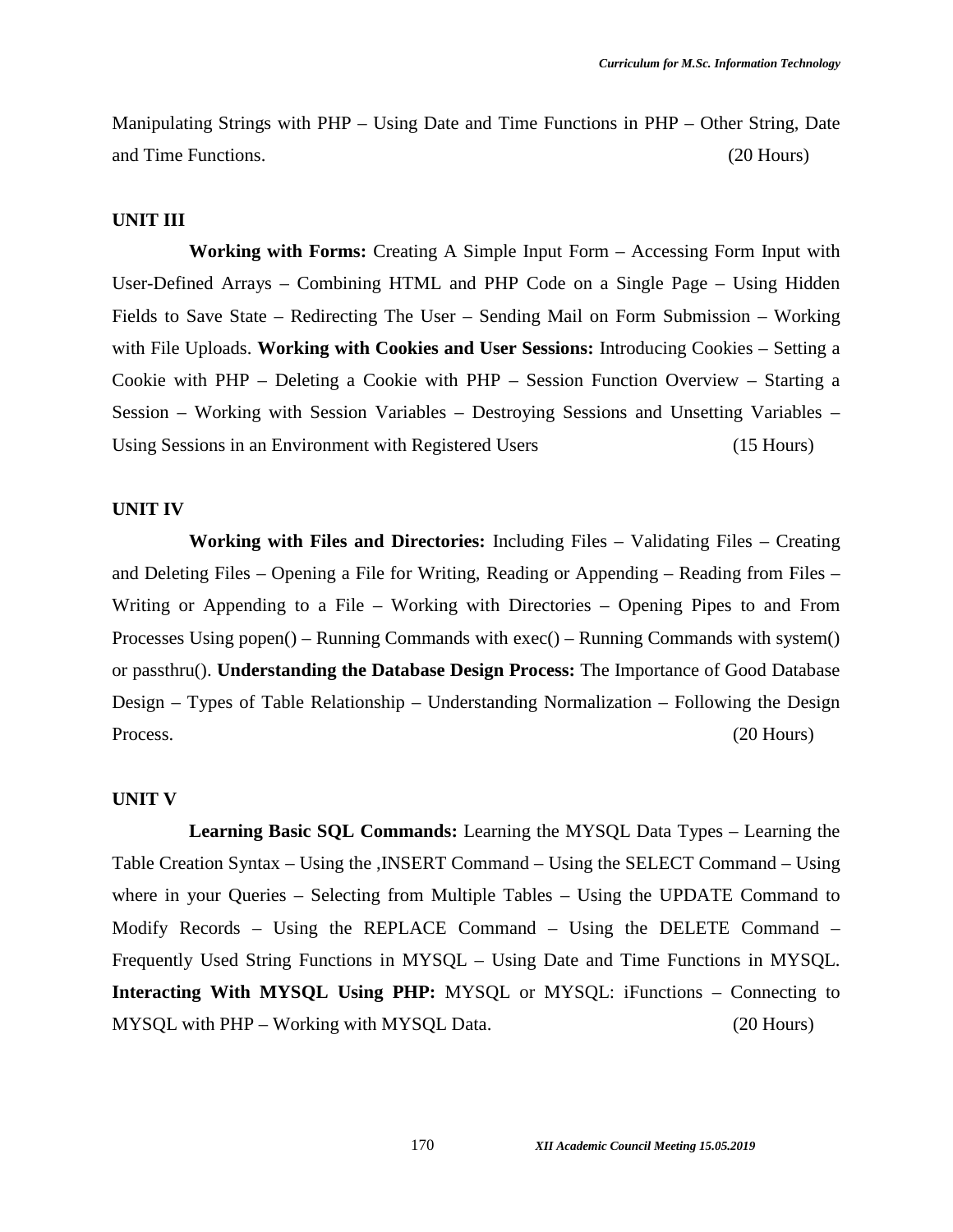## **TEXTBOOK**

Julie C. Meloni, Sam's *Teach Yourself PHP, MySQL and Apache All in One*, Pearson Educations, 5<sup>th</sup> Edition.

## **REFERENCE BOOKS**

- 1. Steve Suehring, Tim Converse and Joyce Park, (2003). *PHP 6 and MySQL,*Wiley India Private Ltd.
- 2. Luke Welling, Laura Thomson, *PHP MySQL Web Development,* Pearson Educations, 5<sup>th</sup> Edition.
- 3. Vikram Vaswani, *How to Do everything with PHP and MySQL*, McGraw- Hill/Osborne.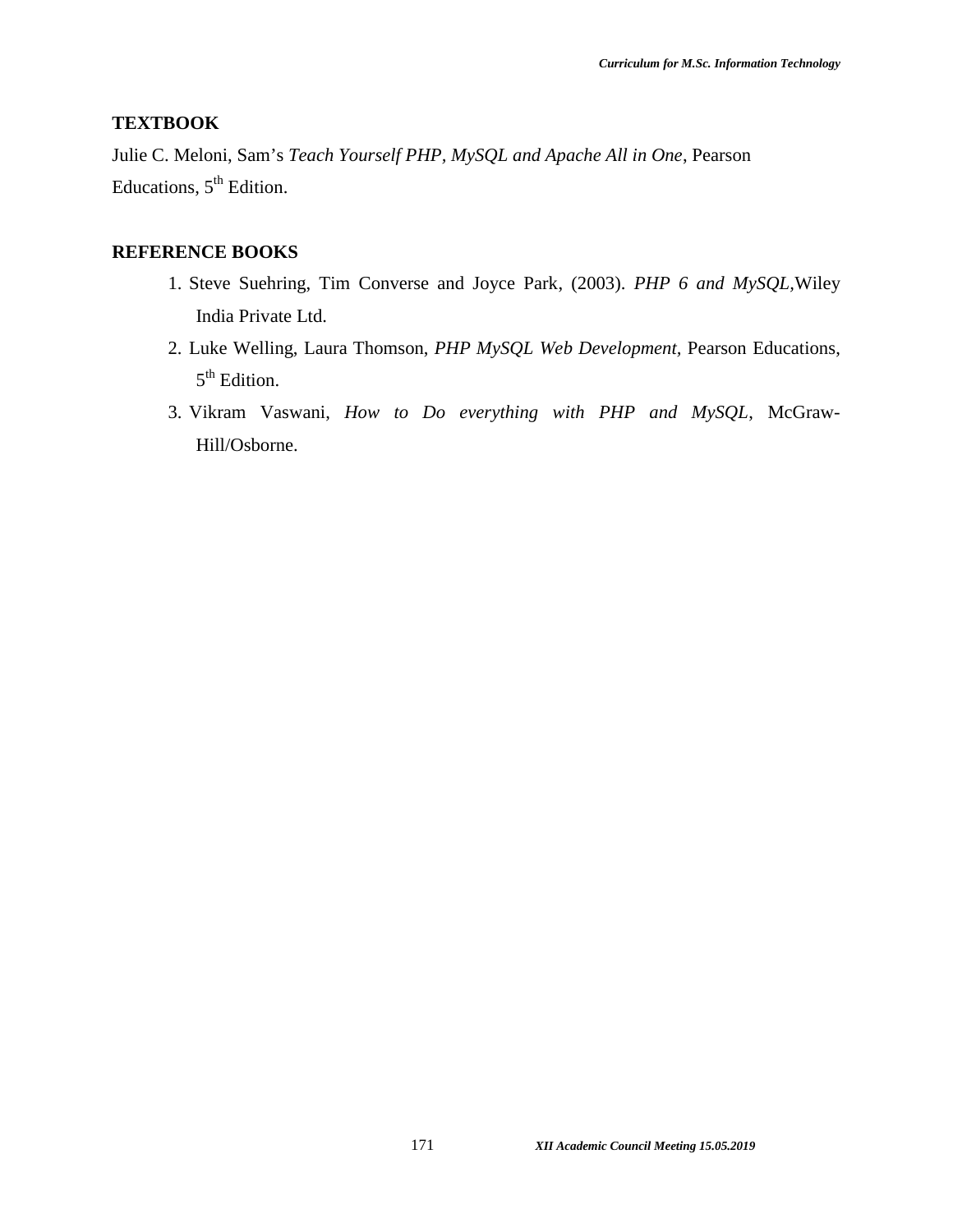

(Belonging to Virudhunagar Hindu Nadars) An Autonomous Institution Affiliated to Madurai Kamaraj University, Madurai *Re-accredited with 'A' Grade (3rd Cycle) by NAAC* VIRUDHUNAGAR - 626 001

#### **M.Sc. INFORMATION TECHNOLOGY (2018 -19 onwards)**

| Semester III                   |                                 | Hours/Week: 6  |                |  |  |
|--------------------------------|---------------------------------|----------------|----------------|--|--|
| Core Course-8                  | <b>DIGITAL IMAGE PROCESSING</b> | Credits: 5     |                |  |  |
| Course Code<br><b>18PITC32</b> |                                 | Internal<br>40 | External<br>60 |  |  |

## **COURSE OUTCOMES**

On completion of the course, the students will be able to

- study the image fundamentals and mathematical transforms necessary for image processing. Code<br>
C32 Internal<br>
OUTCOMES<br>
Etion of the course, the students will be able to<br>
study the image fundamentals and mathematical transforms nece<br>
processing.<br>
Study the image enhancement techniques.
- study the image enhancement techniques.
- study image restoration procedures.
- know about image compression techniques
- study image restoration procedures.<br>- know about image compression techniques<br>- analyze images in the frequency domain using various transforms.
- know about image segmentation and representation techniques.

#### **UNIT I**

**Introduction:** Fundamental Steps in Digital Image Processing – Components of an Image Processing System. **Digital Image Fundamentals:** Elements of Visual Perception – Structure of the Human Eye – Image Sampling and Quantization – Basic Concepts in Sampling and Quantization – Representing Digital Images – Basic Relationships between Pixels – An Introduction to the Mathematical Tools used in Digital Image Processing – Arrays versus Matrix Operations – Linear versus Non-Linear Operations – Arithmetic Operations – Set and Logical Operations – Spatial Operations. (20 Hours) *IB.* (Belonging to Viruchunagur Hindu Nadars)<br> *nous Issitution Afflinded to Madurai Kamaraj University, Madurai*<br> *accredited with 'A' Grade (3<sup>nd</sup> Cycle) by NAAC<br>
<br> VIRUDHUNAGAR - 626 001<br> M.Sc. INFORMATION TECHNOLOG* Structure of the Human Eye – Image Sampling and Quantization – Basic Concepts in Sampling<br>
and Quantization – Representing Digital Images – Basic Relationships between Pixels – An<br>
Introduction to the Mathematical Tools us 626 001<br> **17.11.12.05.2019**<br> **18.02.05.11.12.05.11.12.05.11.12.05.11.12.05.11.12.11.12.11.12.11.12.11.12.11.12.11.12.11.12.11.12.11.12.11.12.11.12.11.12.11.12.11.12.11.12.11.12.11.12.11.12.11.12.11.12.11.12.11.12.11.12.11.** 

#### **UNIT II**

**Intensity Transformations and Spatial Filtering:** Background –Basic Intensity Transformation Functions – Image Negatives – Log Transformations – Histogram Processing –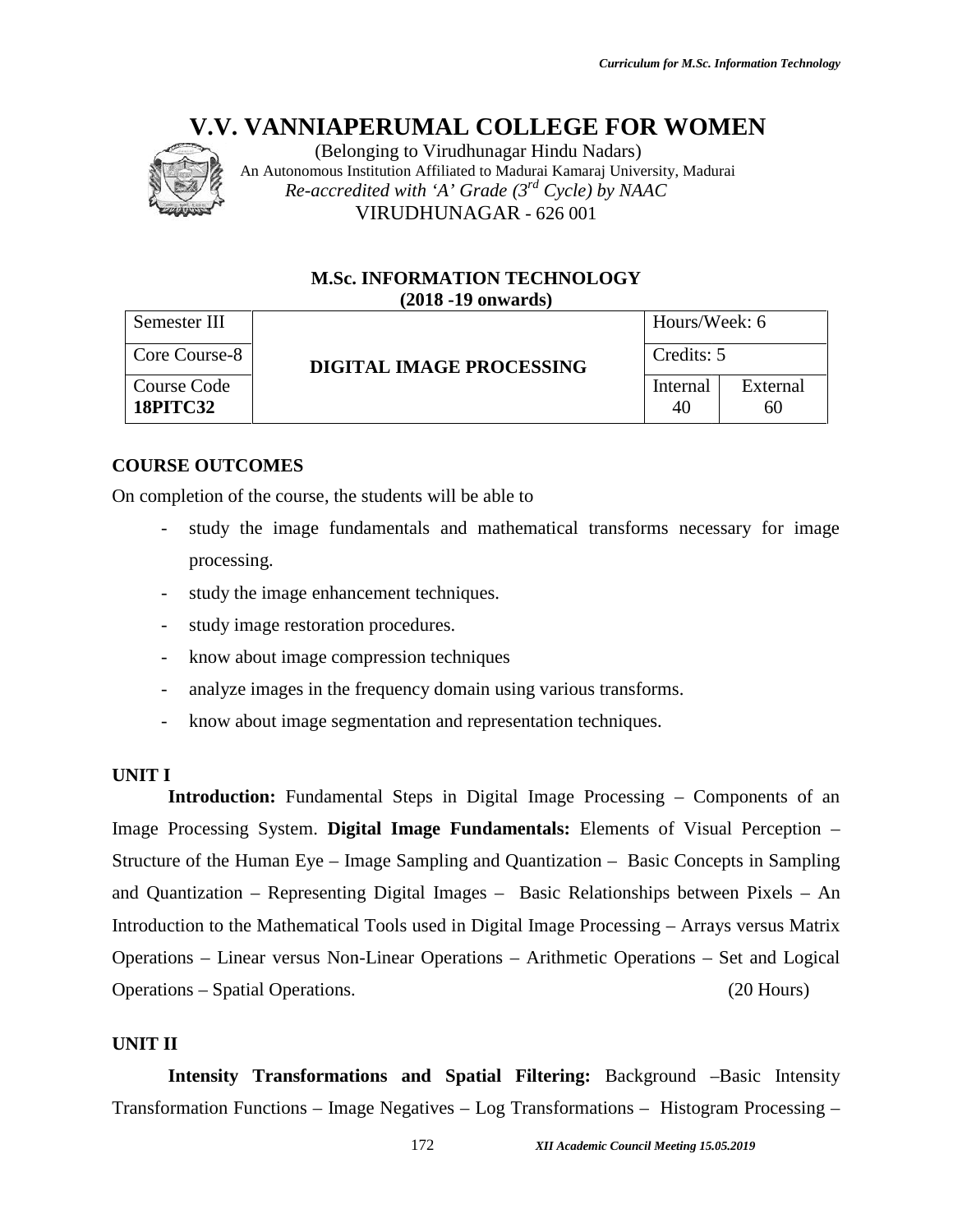Histogram Equalization – Histogram Matching – Fundamental of Spatial Filtering – The Mechanics of Spatial Filtering – Spatial Correlation and Convolution – Vector Representation of Linear Filtering – Generating Spatial Filter Masks – Smoothing Spatial Filters. **Filtering in the Frequency Domain:** Preliminary Concepts – Sampling and the Fourier Transform of Sampled Function – Sampling – The Fourier Transform of Sampled Functions – The Discrete Fourier Transform (DFT) of One Variable – Image Smoothing Using Frequency Domain Filters – Ideal Lowpass Filters – Butterworth Lowpass Filters – Gaussian Lowpass Filters. (20 Hours)

#### **UNIT III**

**Image Restoration and Reconstruction:** A Model of the Image Degradation/Restoration Process – Noise Models – Restoration in the Presence of Noise Only– Spatial Filtering – Periodic Noise Reduction by Frequency Domain Filtering – Inverse Filtering – Minimum Mean Square Error (wiener) Filtering – Constrained Least Square Filtering – Geometric Mean Filter. (20 Hours)

#### **UNIT IV**

**Color Image Processing:** Color Fundamentals – Color Models. **Image Segmentation:** Fundamentals – Point, Line, and Edge Detection – Background – Detection of Isolated Points – Line Detection – Edge Models – Basic Edge Detection. (15 Hours)

#### **UNIT V**

**Morphological Image Processing:** Erosion and Dilation – Erosion – Dilation – Duality – Opening and Closing – The Hit-or-Miss Transformation – Some Basic Morphological Algorithms – Boundary Extraction – Hole Filling – Extraction of Connected Components – Convex Hull – Thinning – Thickening – Skeletons. **Image Segmentation:** Thresholding – Foundation – Basic Global Thresholding – Optimum Global Thresholding using Otsu's Method – Using Image Smoothing to improve Global Thresholding – Using Edges to Improve Global Thresholding – Region-Based Segmentation. (15 Hours)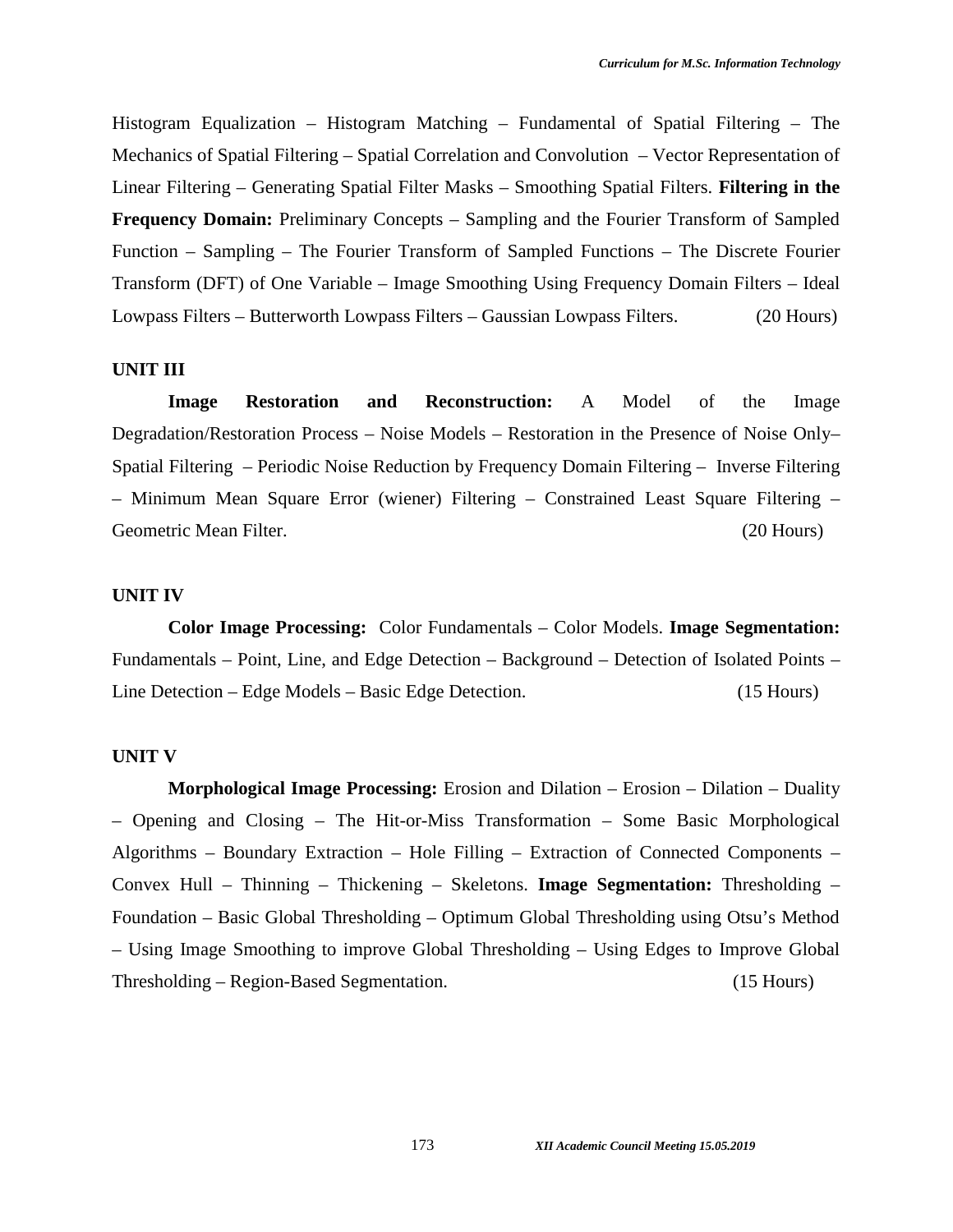## **TEXT BOOK**

Rafeal C. Gonzalez, Richard E.Woods, (2008). *Digital Image Processing,* Pearson Education,  $3<sup>rd</sup>$  edition.

#### **REFERENCE BOOKS**

- 1. Anil K.Jain, (2012). *Fundamentals of Digital Image Processing,* PHI Learning Private Ltd.,.
- 2. Madhuri Joshi, (2013). *Digital Image Processing An Algorithmic Approach,* PHI Learning Private Ltd.,.
- 3. Annadurai, S. & Shanmugalakshmi, R. *Fundamentals of Digital Image Processing,* Pearson Education.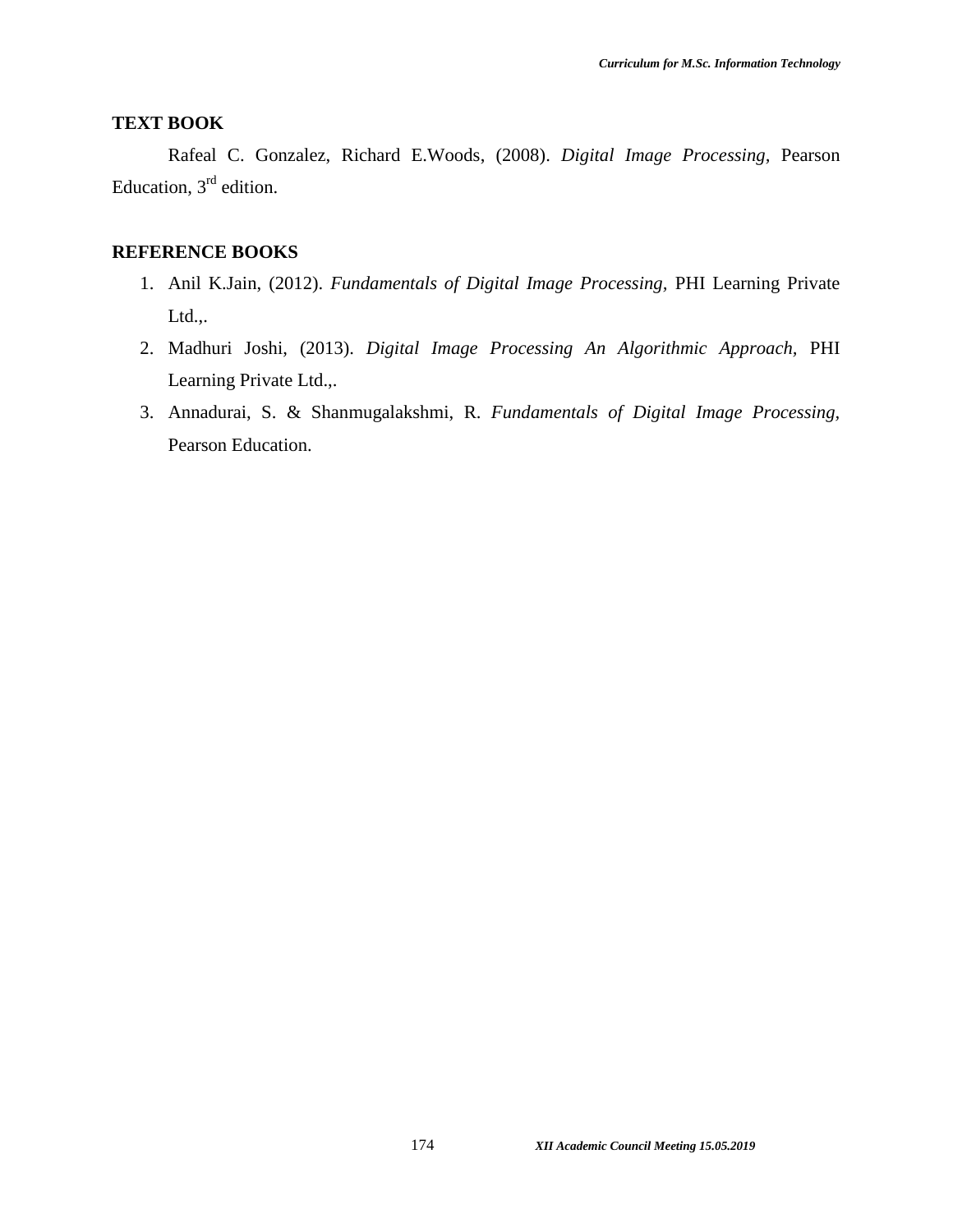

#### **M.Sc. INFORMATION TECHNOLOGY (2018 -19 onwards)**

|                                 | (Belonging to Virudhunagar Hindu Nadars)<br>An Autonomous Institution Affiliated to Madurai Kamaraj University, Madurai |                                         |
|---------------------------------|-------------------------------------------------------------------------------------------------------------------------|-----------------------------------------|
|                                 | Re-accredited with 'A' Grade $(3^{rd}$ Cycle) by NAAC                                                                   |                                         |
|                                 | VIRUDHUNAGAR - 626 001                                                                                                  |                                         |
|                                 | <b>M.Sc. INFORMATION TECHNOLOGY</b>                                                                                     |                                         |
|                                 | $(2018 - 19)$ onwards)                                                                                                  |                                         |
| Semester III                    |                                                                                                                         | Hours/Week: 6                           |
| CorePractical-5                 | PHP AND MYSQL LAB                                                                                                       | Credits: 3                              |
| Course Code<br><b>18PITC31P</b> |                                                                                                                         | External<br>Internal<br>40<br>60        |
|                                 |                                                                                                                         |                                         |
| 1.                              | Write a program to display three marks of five students in a table.                                                     |                                         |
| 2.                              | Write a program to design a client page to get two numbers and add, subtract, multiply                                  |                                         |
|                                 | and divide then in server and display.                                                                                  |                                         |
| 3.                              | Write a program to design a page to get age of a person and display he is eligible for vote                             |                                         |
| or not in server page.          |                                                                                                                         |                                         |
|                                 | 4. Write a program to design a client page to get five marks of a student and display                                   | total,                                  |
|                                 | Average, Grade in server page.                                                                                          |                                         |
| 5.                              | Design a web page to perform different arithmetic operations using PHP.                                                 |                                         |
| 6.                              | Design a web page to perform different Array Functions using PHP.                                                       |                                         |
| 7.                              | Design a web page to perform EB-Bill using PHP.                                                                         |                                         |
| 8.                              | Design a web page to perform String, Mathematical and Date Functions using PHP.                                         |                                         |
| 9.                              | Design a web page to perform PHP Tutorial.                                                                              |                                         |
|                                 | 10. Design a web page to perform Exception Handling in PHP.                                                             |                                         |
|                                 | 11. Design a web page to perform the Student Mark list using PHP & MYSQL.                                               |                                         |
|                                 | 12. Design a web page to perform Employee Pay Bill Calculation using PHP & MYSQL.                                       |                                         |
| 13. Registration Form.          |                                                                                                                         |                                         |
| 14. File uploading.             |                                                                                                                         |                                         |
|                                 | 15. Write a program to Copy one file from another file.                                                                 |                                         |
|                                 | 16. Multiples of 7 using REQUIRE method.                                                                                |                                         |
|                                 | 17. SELECT commands in MYSQL.                                                                                           |                                         |
|                                 | 175                                                                                                                     | XII Academic Council Meeting 15.05.2019 |

- 1. Write a program to display three marks of five students in a table.
- 2. Write a program to design a client page to get two numbers and add, subtract, multiply and divide then in server and display. Internal<br> **IEXTE AND**<br> **EXTE AND**<br> **EXTE AND**<br> **EXTE AND**<br> **EXTE AND**<br> **EXTE AND**<br> **EXTE AND**<br> **EXTE AND**<br> **EXTE AND**<br> **EXTE AND**<br> **EXTE AND**<br> **EXTE AND**<br> **EXTE AND**<br> **EXTE AND**<br> **EXTE AND**<br> **EXTE AND**<br> **EXTE AND**<br> **EXTE A**
- 3. Write a program to design a page to get age of a person and display he is eligible for vote or not in server page. page.
- 4. Write a program to design a client page to get five marks of a student and display total, Average, Grade in server page. design a client page to get five marks of a student an<br>erver page.<br>to perform different arithmetic operations using PHP.<br>to perform different Array Functions using PHP.
- 5. Design a web page to perform different arithmetic operations using PHP.
- 6. Design a web page to perform different Array Functions using PHP.
- 7. Design a web page to perform EB-Bill using PHP.
- 8. Design a web page to perform String, Mathematical and Date Functions using PHP.
- 9. Design a web page to perform PHP Tutorial.
- 10. Design a web page to perform Exception Handling in PHP.
- 11. Design a web page to perform the Student Mark list using PHP & MYSQL.
- 12. Design a web page to perform Employee Pay Bill Calculation using PHP & MYSQL. ge to perform String, Mathematical and Date Functions using PHP.<br>Exception PHP Tutorial.<br>Exception Handling in PHP.<br>Exception the Student Mark list using PHP & MYSQL.<br>Exception Employee Pay Bill Calculation using PHP & MYS
- 13. Registration Form.
- 14. File uploading.
- 15. Write a program to Copy one file from another file.
- 16. Multiples of 7 using REQUIRE method.
- 17. SELECT commands in MYSQL.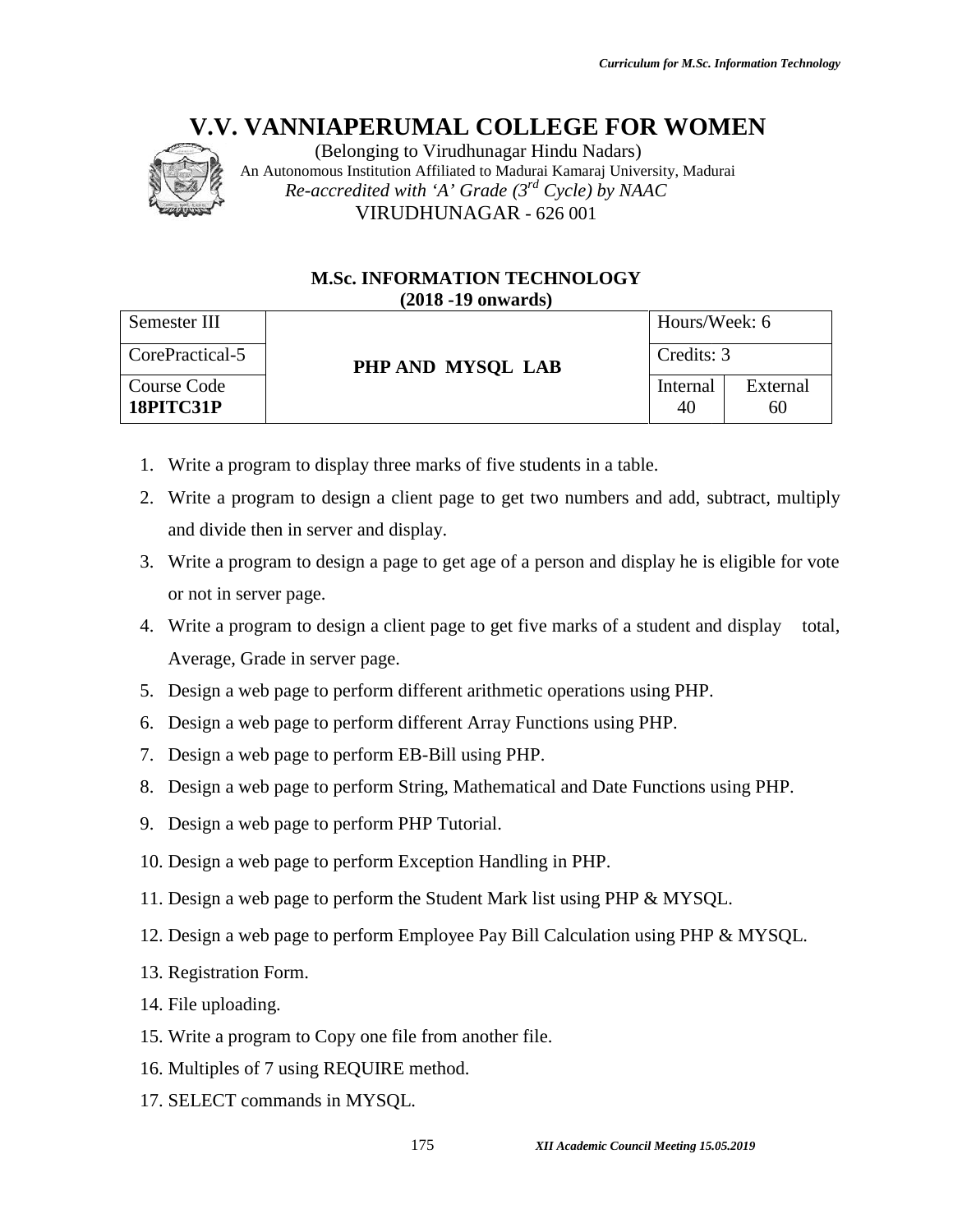- 18. DML/TCL commands in MYSQL.
- 19. Retrieve table from PHP.
- 20. Retrieve and process Employee Details from PHP.
- 21. Retrieve the values corresponding to the Given Values.
- 22. Online Application Form and Validation.
- 23. Inventory shop.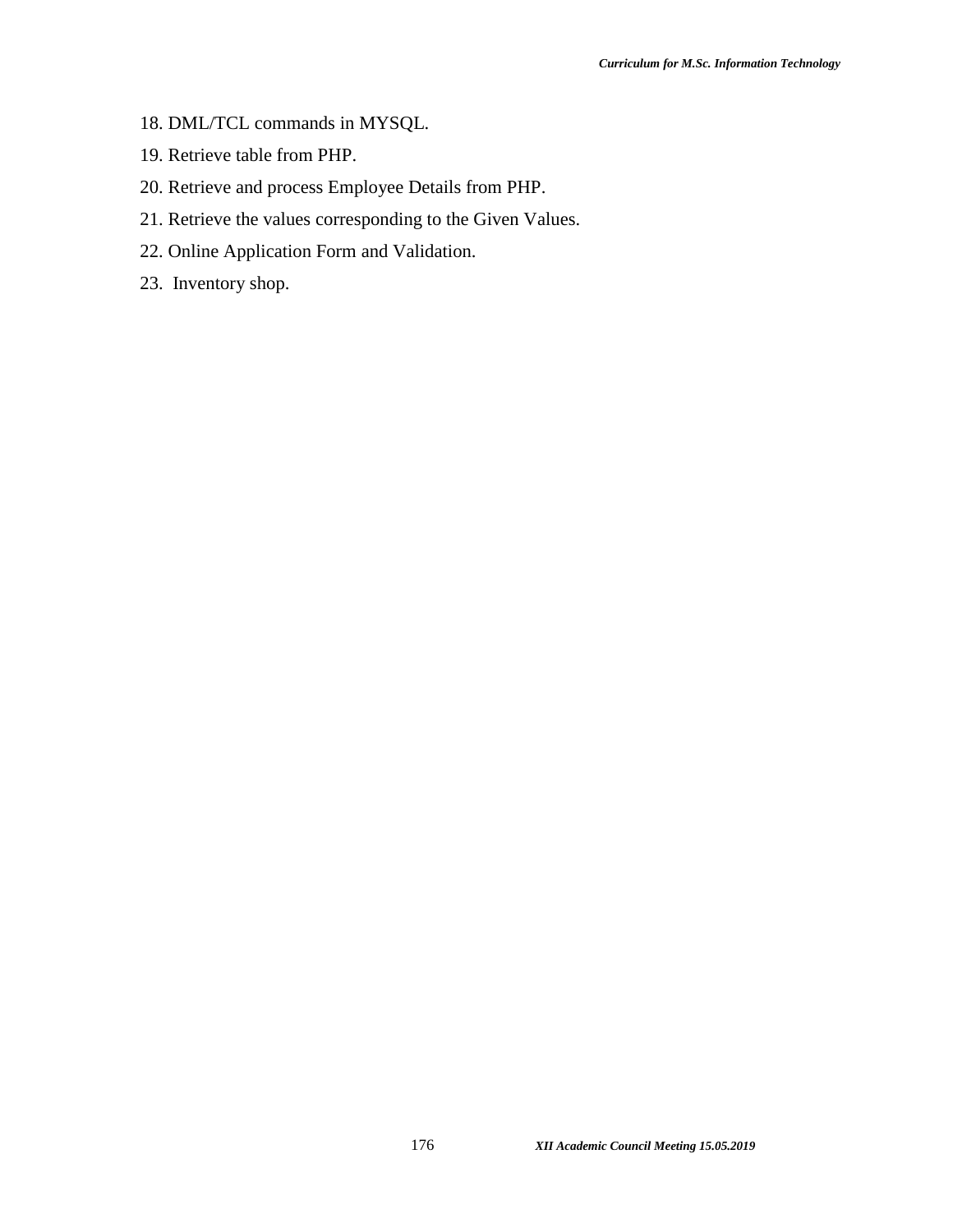

#### **M.Sc. INFORMATION TECHNOLOGY (2018 -19 onwards)**

| Semester III<br>CorePractical-6<br><b>Course Code</b><br>18PITC32P | $(2018 - 19)$ onwards)<br><b>IMAGE PROCESSING LAB</b>                  | Hours/Week: 6  |                |  |  |
|--------------------------------------------------------------------|------------------------------------------------------------------------|----------------|----------------|--|--|
|                                                                    |                                                                        |                |                |  |  |
|                                                                    |                                                                        |                | Credits: 3     |  |  |
|                                                                    |                                                                        | Internal<br>40 | External<br>60 |  |  |
| <b>ATLAB Program</b>                                               | 1. Write a MATLAB Program to align or register images.                 |                |                |  |  |
|                                                                    | 2. Write a MATLAB Program to perform following operations on an image. |                |                |  |  |
| $i_{-}$                                                            | Addition                                                               |                |                |  |  |
| ii.                                                                | Subtraction                                                            |                |                |  |  |
| iii.                                                               | <b>Array Multiplication</b>                                            |                |                |  |  |
|                                                                    | iv. Matrix Multiplication                                              |                |                |  |  |
|                                                                    | v. Array right Division                                                |                |                |  |  |
|                                                                    | vi. Array left Division                                                |                |                |  |  |
|                                                                    | vii. Matrix right Division                                             |                |                |  |  |
|                                                                    | viii. Matrix left Division                                             |                |                |  |  |
|                                                                    | 3. Write a MATLAB Program to create a Gallery of Transformed Images.   |                |                |  |  |
| 4.                                                                 | Write a MATLAB Program to Pad and Shear an Image simultaneously.       |                |                |  |  |
|                                                                    | 5. Write a MATLAB Program to perform following conversion to an image. |                |                |  |  |
|                                                                    | i. Binary / BW Image                                                   |                |                |  |  |
| 11.                                                                | Binary / BW image with custom threshold value                          |                |                |  |  |
| iii.                                                               | Grayscale                                                              |                |                |  |  |
| 6.                                                                 | Write a MATLAB Program to reduce an image to the following.            |                |                |  |  |
|                                                                    | Indexed color                                                          |                |                |  |  |
| i.                                                                 |                                                                        |                |                |  |  |
| ii.                                                                | Indexed color without dithering                                        |                |                |  |  |

## **MATLAB Program**

- 1. Write a MATLAB Program to align or register images.
- 2. Write a MATLAB Program to perform following operations on an image.
	- i. Addition
	- ii. Subtraction
	- iii. Array Multiplication
	- iv. Matrix Multiplication
	- v. Array right Division
	- vi. Array left Division
	- vii. Matrix right Division
	- viii. Matrix left Division
- 3. Write a MATLAB Program to create a Gallery of Transformed Images. ogram to perform following operations on a<br>
on<br>
ction<br>
Multiplication<br>
right Division<br>
right Division<br>
right Division<br>
ogram to create a Gallery of Transformed I<br>
ogram to Pad and Shear an Image simultan<br>
ogram to perform
- 4. Write a MATLAB Program to Pad and Shear an Image simultaneously.
- 5. Write a MATLAB Program to perform following conversion to an image.
	- i. Binary / BW Image
	- ii. Binary / BW image with custom threshold value
	- iii. Grayscale
- 6. Write a MATLAB Program to reduce an image to the following.
	- i. Indexed color
	- ii. Indexed color without dithering
	- iii. Indexed color using custom map.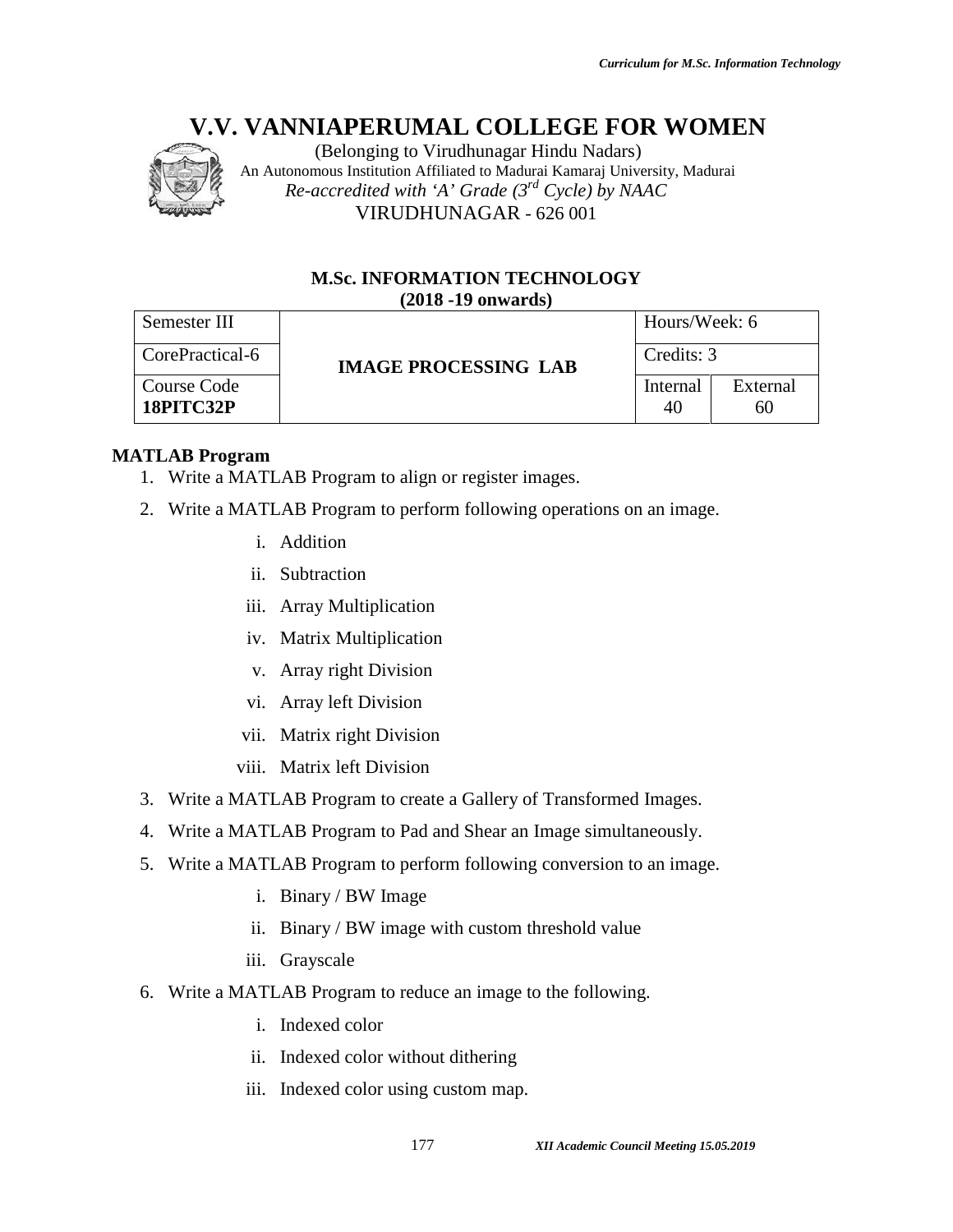- 7. Write a MATLAB program to perform Butterworth Low pass and High Pass Filter on an image.
- 8. Write a MATLAB program to deblur an image using Blind Deconvolution algorithm.
- 9. Write a MATLAB program to deblur an image using Lucy-Richardson algorithm.
- 10. Write a MATLAB program to deblur an image using Wiener filter.
- 11. Write a MATLAB Program to enhance the contrast of the following type of image.
	- a) Grayscale
	- b) Color.
- 12. Write a MATLAB Program to reconstruct a Phantom Image using projections.
- 13. Write a MATLAB Program to Detect a Cell Using Image Segmentation
- 14. Write a MATLAB Program to visualize Marker-Controlled Watershed Segmentation.
- 15. Write a MATLAB Program to perform texture segmentation using Texture Filters.
- 16. Write a MATLAB Program to perform Color-Based Segmentation Using the L\*a\*b\* Color Space.
- 17. Write a MATLAB Program to perform Color-Based Segmentation Using K-Means Clustering.
- 18. Write a MATLAB Program to Detect and Measure Circular Objects in an Image.
- 19. Write a MATLAB Program to Find the Length of a Pendulum in Motion.
- 20. Write a MATLAB Program to Identify the Round Objects in an image.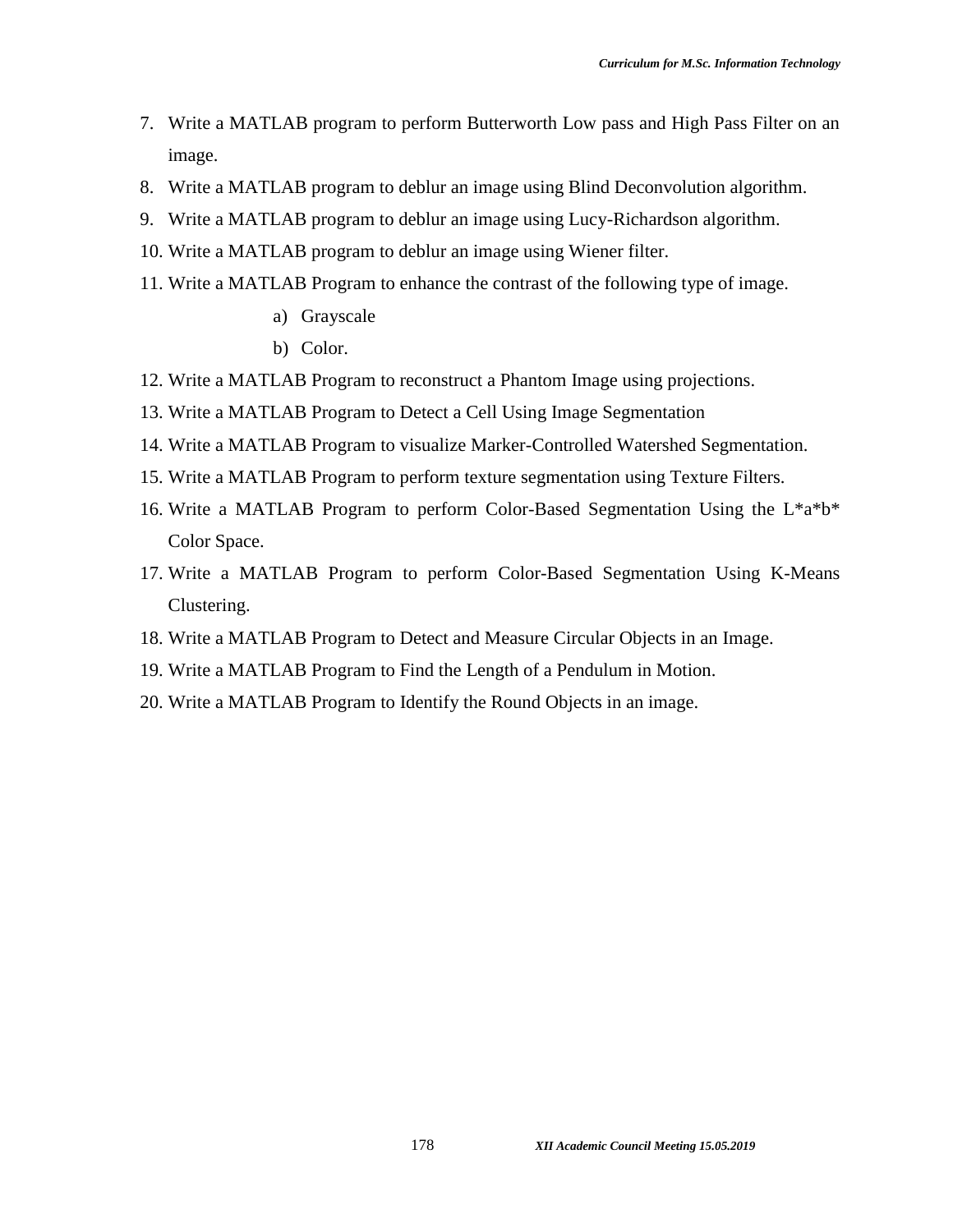

(Belonging to Virudhunagar Hindu Nadars) An Autonomous Institution Affiliated to Madurai Kamaraj University, Madurai *Re-accredited with 'A' Grade (3rd Cycle) by NAAC* VIRUDHUNAGAR - 626 001

#### **M.Sc. INFORMATION TECHNOLOGY (2018 -19 onwards)**

| Semester III                   |                                                           |                | Hours/Week: 5<br>Credits: 4 |  |  |
|--------------------------------|-----------------------------------------------------------|----------------|-----------------------------|--|--|
| <b>NMEC</b>                    | <b>FUNDAMENTALS OF INFORMATION</b><br><b>TECHNOLOGY</b>   |                |                             |  |  |
| Course Code<br><b>18PITN31</b> |                                                           | Internal<br>40 | External<br>60              |  |  |
|                                |                                                           |                |                             |  |  |
| <b>COURSE OUTCOMES</b>         |                                                           |                |                             |  |  |
|                                | In completion of the course, the students will be able to |                |                             |  |  |
|                                | study about Basics of Computers.                          |                |                             |  |  |

## **COURSE OUTCOMES**

- study about Basics of Computers.
- get knowledge about Input / Output devices.
- learn about the basics of computer networks.
- understand the intranet concepts.
- know about e-commerce
- get knowledge about Input / Output devices.<br>
 learn about the basics of computer networks.<br>
 understand the intranet concepts.<br>
 know about e-commerce<br>
 implementation of computers in business and industries

#### **UNIT I**

**Five Generation of Modern Computers:** Introduction–First Generation Computers – Second Generation Computers– Third Generation Computers -Fourth Generation Computers - Fifth Generation Computers. **Classifications of Digital Computer Systems:** Introduction – Microcomputers – Minicomputers – Mainframes – Supercomputers – Network Computers – **Anatomy of Digital Computer:** Introduction – Parts of a Computer. *IBelonging to Virumbungent Hindu Nadarsi<br>
Institution Afflinded to Madurai Kamaraj University, Madurai<br>
<i>16.07.07.08.19.108.108.108.108.108.108.108.108.11*<br> **17.07.108.11.108.11.108.11.108.11.108.11.108.11.108.11.108.11.1** Generation Computers– Third Generation Computers - Fourth Generation Computers<br>eneration Computers. Classifications of Digital Computer Systems: Introduction<br>mputers – Minicomputers – Mainframes – Supercomputers – Network *15.05.2019*626 001–Webcams-

**Central Processing Unit (CPU) and Memory:** Introduction – Central Processing Unit (CPU) – – Memory – Memory Organization – Random Access Memory (RAM) – Read Only Memory(ROM) – Registers. (15 Hours)

#### **UNIT II**

**Input Devices:** Introduction – Keyboard – Mouse – Track Ball – Game Controllers – Scanners - Barcode Reader - Card Reader - Digitizer - Voice Recognition - Webcams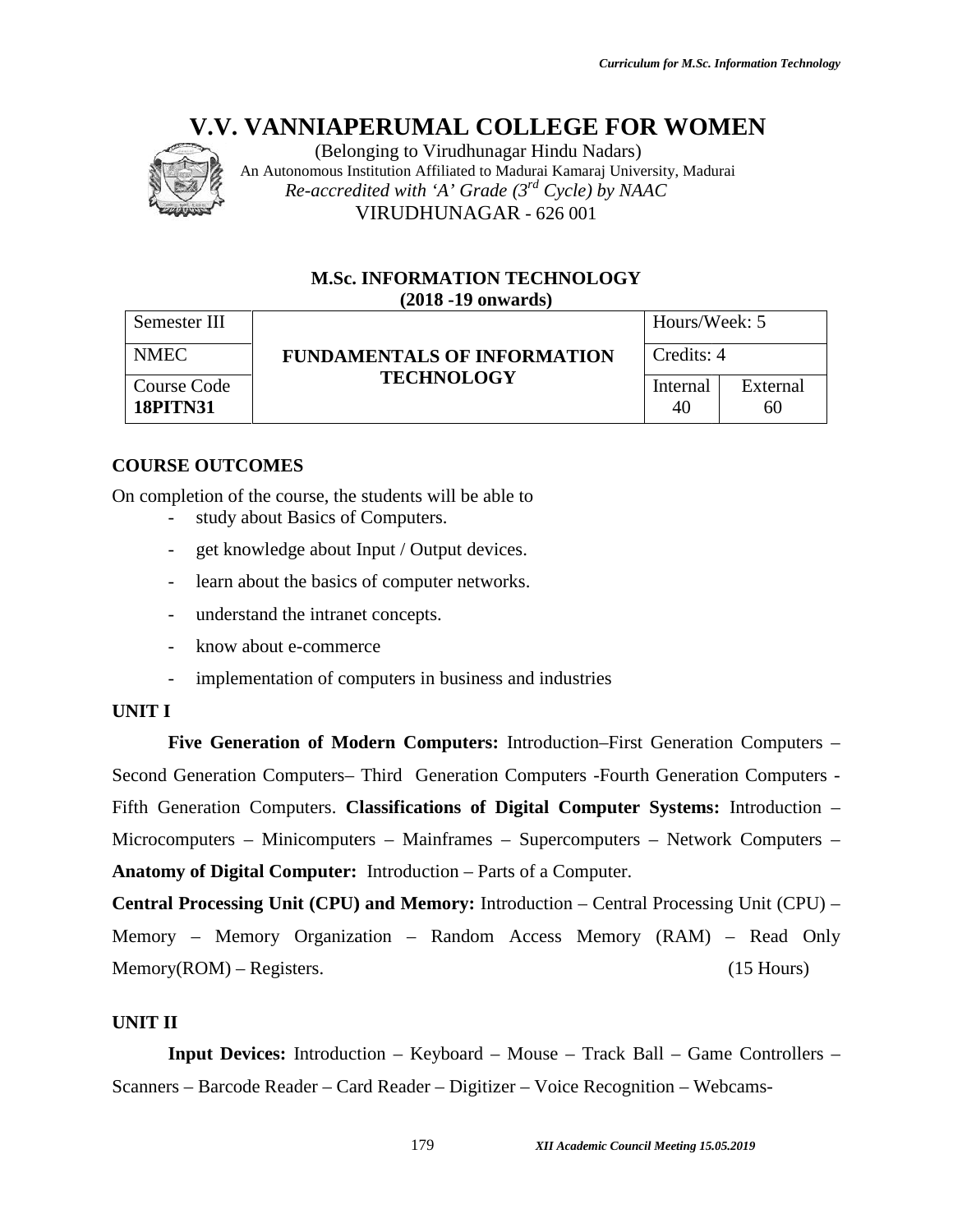Digital cameras – Video Cameras (Camcorders) – Optical Character Recognition (OCR) – Optical Mark Recognition (OMR) – Intelligent Character Recognition (ICR) – Magnetic Ink Character Recognition (MICR). **Output Devices:** Introduction – Monitor – Printer – Plotter – Multimedia Projector – Speech Synthesizers – Sound Cards and Speakers – Dumb, Smart, and Intelligent Terminals. (10 Hours)

#### **UNIT III**

**Computer Networks:** Introduction – Overview of a Network – Communication Processors – Communication Media – Telecommunications Software -Types of Networks – Network Topology – Network Protocols – Network Architecture. **Internet & World Wide** Web: Introduction –Special about the Internet – Internet Access- Internet Basics – Internet Protocols – Internet Addressing - World Wide Web(WWW) –Web Pages and HTML – Web Browsers . (20 Hours)

#### **UNIT IV**

**Introduction To Intranets:** Introduction – Characteristics of Intranet – Advantages of Intranets – Business Benefits of Intranets –Drawbacks of Intranets – need of Intranet for an organization **–** Intranet vs. Groupware – Intranet vs. E-mail – Intranet vs. Client –Server Systems – Extranet – Intranets, Extranets and E-commerce. **Introduction to E-Commerce and E-Business:** Introduction – Technological Advancements – E-Commerce Defined – E-Commerce – E- Commerce and E-Business. (15 Hours)

#### **UNIT V**

**Computers in Business and Industries:** Introduction – Office Automation – People – Ergonomics – Office Automation Technologies – Office Automation Systems – Transaction Processing – Centralized Transaction Processing – Cilent /Server Systems – Distributed Computing – Tools for Management Control – **Computers at Home:** Introduction Household Business – Business Applications at Home – Smart Cards – Communication, Education and Information – Home Entertainment Redefined – Creativity and Leisure. **Computer in Education and Training:** Introduction – Computer in Schools – Distance Learning: Virtual Schools. (15 Hours) (15 Hours)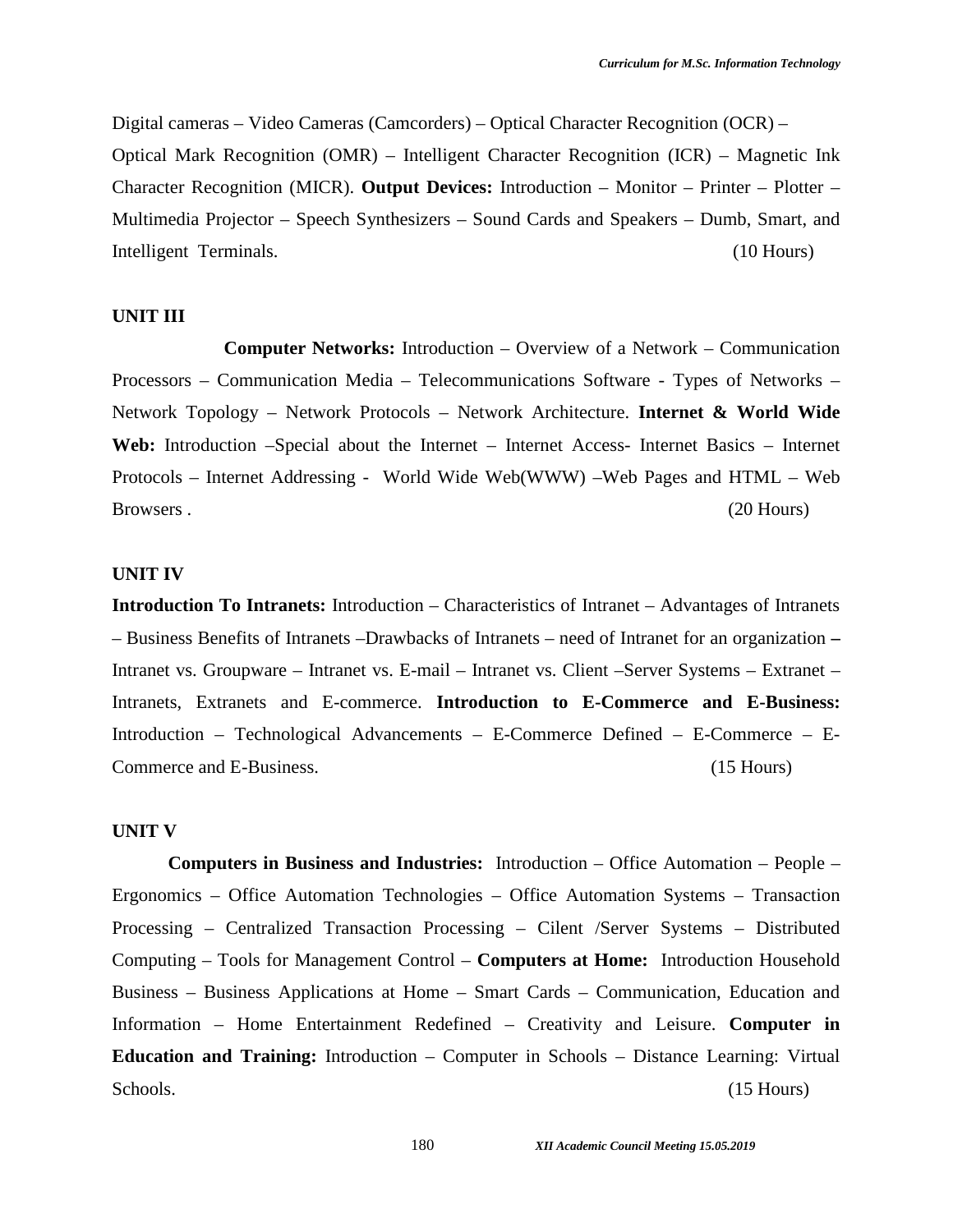# **TEXT BOOK**

Alexis Leon and Mathews Leon, *Fundamentals of Information Technology ,*Vikas Publishing House Private Limited,  $2<sup>nd</sup>$  Edition.

## **REFERENCE BOOKS**

- 1. Alexis Leon & Mathews Leon, (2009). *Principles of Information Technology*, New Delhi: Vikas Publishing House.
- 2. Rajaraman, V. *Introduction of Information Technology,* PHI Learning Private Limited,  $2<sup>nd</sup>$  Edition.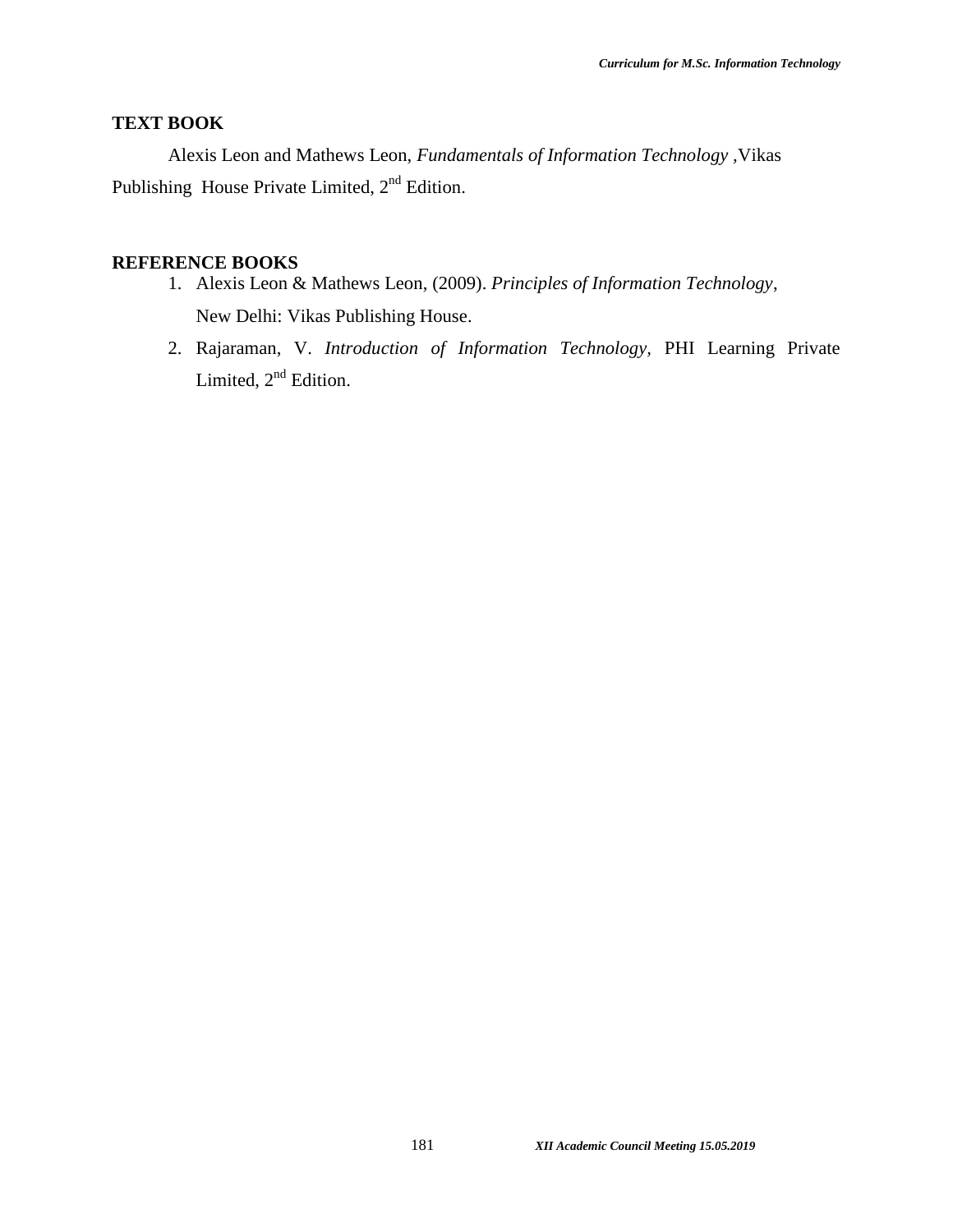

#### **M.Sc. INFORMATION TECHNOLOGY (2018 -19 onwards)**

|                                                       | (Belonging to Virudhunagar Hindu Nadars)<br>An Autonomous Institution Affiliated to Madurai Kamaraj University, Madurai                                                                                                                                                                   |                                         |                |  |  |
|-------------------------------------------------------|-------------------------------------------------------------------------------------------------------------------------------------------------------------------------------------------------------------------------------------------------------------------------------------------|-----------------------------------------|----------------|--|--|
|                                                       | Re-accredited with 'A' Grade $(3^{rd}$ Cycle) by NAAC                                                                                                                                                                                                                                     |                                         |                |  |  |
|                                                       | VIRUDHUNAGAR - 626 001                                                                                                                                                                                                                                                                    |                                         |                |  |  |
|                                                       | <b>M.Sc. INFORMATION TECHNOLOGY</b>                                                                                                                                                                                                                                                       |                                         |                |  |  |
|                                                       | $(2018 - 19)$ onwards)                                                                                                                                                                                                                                                                    |                                         |                |  |  |
| Semester IV                                           |                                                                                                                                                                                                                                                                                           |                                         | Hours/Week: 6  |  |  |
| CorePractical-7                                       |                                                                                                                                                                                                                                                                                           | <b>R PROGRAMMING LAB</b>                | Credits: 3     |  |  |
| Course Code<br><b>18PITE41</b>                        |                                                                                                                                                                                                                                                                                           | Internal<br>40                          | External<br>60 |  |  |
|                                                       | 1. Write the basic R commands for the given vector:-                                                                                                                                                                                                                                      |                                         |                |  |  |
|                                                       | a. (i)x<-c(4,2,6) (ii)y<-c(1,0,-1)                                                                                                                                                                                                                                                        |                                         |                |  |  |
| a. (i) 789 10 11<br>$c_{\cdot}$<br>d. $(iv)$ 6420-2-4 | 2. Write the R commands for the following results:-<br>b. (ii)Sequence from 2 to 9<br>(iii)Sequence from 3 to 30 of length 10                                                                                                                                                             |                                         |                |  |  |
| $(i)$ 2 2 2 2<br>a.<br>c.<br>d.<br>e.<br>f.<br>g.     | 3. Write the command for the following results:-<br>b. $(ii) 1 2 1 2 1 2 1 2$<br>$(iii)$ 1 1 1 1 2 2 2 2<br>$(iv)$ 1 2 3 4 1 2 3 4<br>$(v)$ 1 1 1 2 2 2 3 3 3 4 4 4<br>(vi)6,6,6,6,6,6<br>(vii)5,8,5,8,5,8,5,8<br>h. $(viii)5,5,5,5,8,8,8,8$<br>4. Create a given matrix using R commands |                                         |                |  |  |
| a.<br>X<br>5<br>$[1]$<br>$[2]$<br>7<br>9<br>$[3]$     | У<br>6<br>3<br>$\overline{4}$                                                                                                                                                                                                                                                             |                                         |                |  |  |
| b.<br>$\mathbf{c}$ .<br>d.                            | (i) Find the dimension of the created matrix<br>(ii) Use the R commands to bind the row of created matrix<br>(iii) Use the R commands to bind the column of created matrix                                                                                                                |                                         |                |  |  |
| 5.                                                    | Create a matrix using given vector $z < c(5,7,9,6,3,4)$ where the number of row should                                                                                                                                                                                                    |                                         |                |  |  |
| be $3$ .                                              |                                                                                                                                                                                                                                                                                           |                                         |                |  |  |
|                                                       | 182                                                                                                                                                                                                                                                                                       | XII Academic Council Meeting 15.05.2019 |                |  |  |

- 1. Write the basic R commands for the given vector:
	- a. (i) $x < -c(4,2,6)$  (ii) $y < -c(1,0,-1)$
- 2. Write the R commands for the following results:
	- a. (i)7 8 9 10 11
	- b. (ii)Sequence from 2 to 9
	- c. (iii)Sequence from 3 to 30 of length 10
	- d.  $(iv)$ 6 4 2 0 -2 -4
- 3. Write the command for the following results:
	- a. (i)2 2 2 2
	- b. (ii)1 2 1 2 1 2 1 2
	- c. (iii) 1 1 1 1 2 2 2 2
	- d. (iv)1 2 3 4 1 2 3 4
	- e. (v)1 1 1 2 2 2 3 3 3 4 4 4
	- f. (vi)6,6,6,6,6,6
	- g. (vii)5,8,5,8,5,8,5,8
	- h. (viii)5,5,5,5,8,8,8,8
- 4. Create a given matrix using R commands
	- a. x y
	- [1] 5 6
	- [2] 7 3
	- [3] 9 4
		- b. (i)Find the dimension of the created matrix
		- c. (ii)Use the R commands to bind the row of created matrix
		- d. (iii)Use the R commands to bind the column of created matrix
- 5. Create a matrix using given vector  $z \leq c(5,7,9,6,3,4)$  where the number of row should the R commands for the following results:-<br>(ii)Sequence from 2 to 9<br>(iii)Sequence from 3 to 30 of length 10<br>(iv)6 4 2 0 -2 -4<br>he command for the following results:-<br>(i)2 2 2 2<br>(iii) 1 1 2 1 2 1 2 1<br>(iii) 1 1 1 1 2 2 2 3 3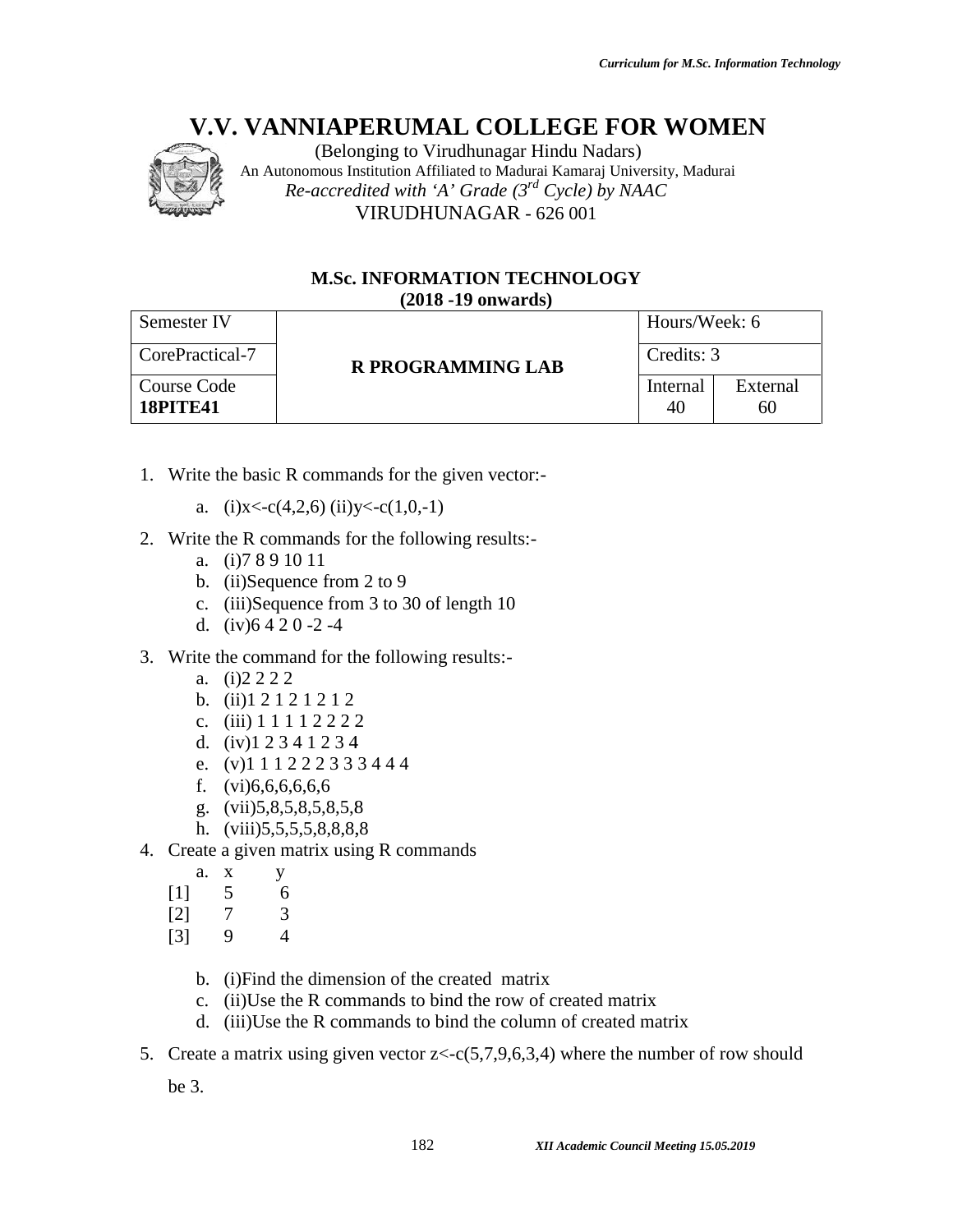- 6. Create a matrix using given vector  $z \leq c(5,7,9,6,3,4)$  where the number of column should be 3.
- 7. Write a R program to perform a arithmetic operation.
- 8. Write a R program to perform string manipulation.
- 9. Write a R program to import CSV file to R console.
- 10. Write a R program to import from R console to CSV file.
- 11. Write a R program to sort a array.
- 12. Draw a line graph using student details to perform R console to CSV file.
- 13. Draw a pie chart using employee details to accessing CSV file to R console.
- 14. Draw a bar chart using hostel details to perform R console to CSV file.
- 15. Draw a pie chart using sample population for the village to perform R console to CSV file.
- 16. Write a R program to perform K Means Clustering Algorithm.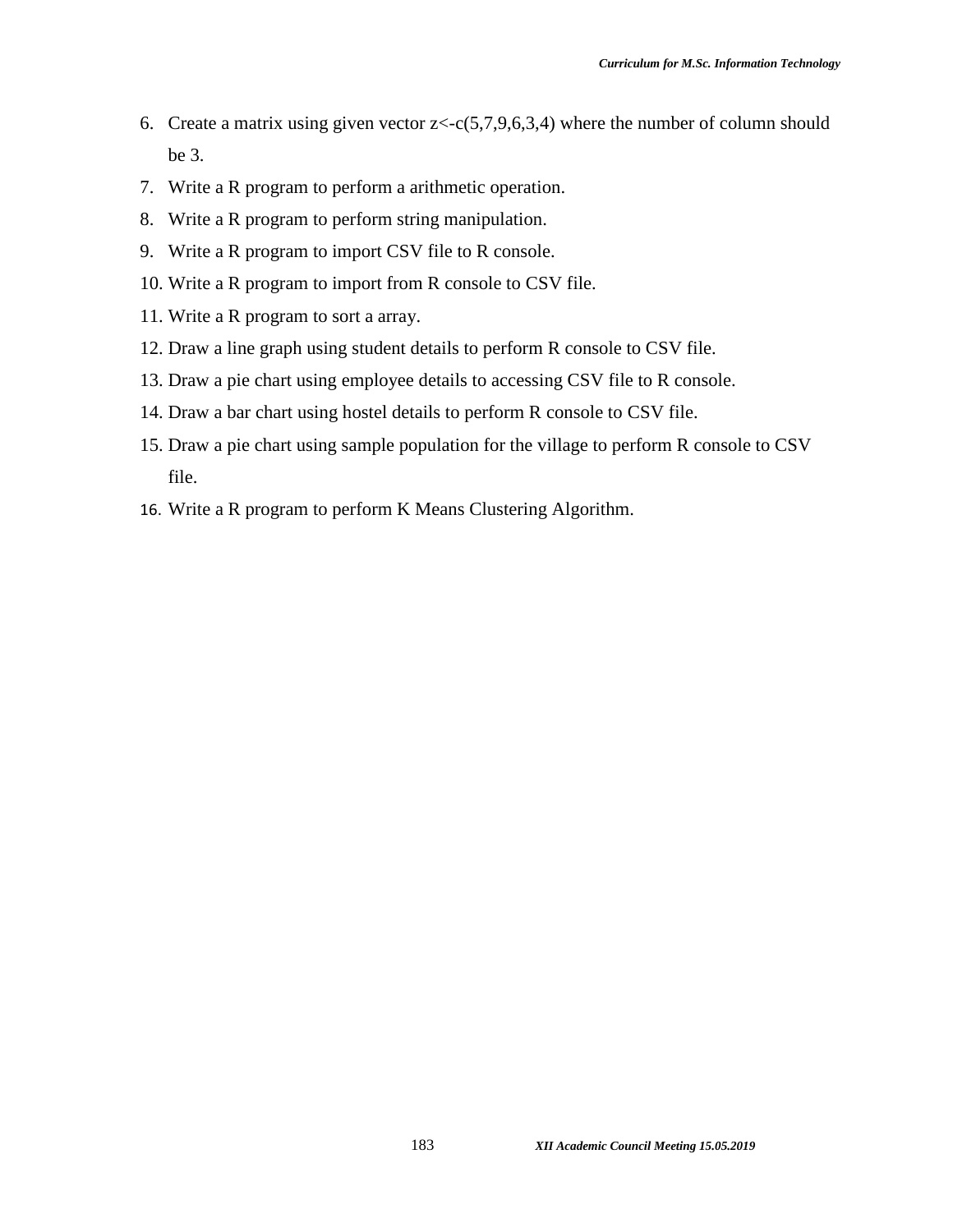

(Belonging to Virudhunagar Hindu Nadars) An Autonomous Institution Affiliated to Madurai Kamaraj University, Madurai *Re-accredited with 'A' Grade (3rd Cycle) by NAAC* VIRUDHUNAGAR - 626 001

#### **M.Sc. INFORMATION TECHNOLOGY (2018 -19 onwards)**

| Semester IV                    |                                                                                  | Hours/Week: 6  |                |
|--------------------------------|----------------------------------------------------------------------------------|----------------|----------------|
| DSEC-4                         | <b>BIG DATA ANALYTICS</b>                                                        | Credits: 5     |                |
| Course Code<br><b>18PITE41</b> |                                                                                  | Internal<br>40 | External<br>60 |
| <b>URSE OUTCOMES</b>           |                                                                                  |                |                |
|                                | completion of the course, the students will be able to<br>be exposed to big data |                |                |
| $\qquad \qquad \blacksquare$   | learn the different ways of Data Analysis                                        |                |                |
| $\overline{\phantom{a}}$       | be familiar with data streams                                                    |                |                |

## **COURSE OUTCOMES**

On completion of the course, the students will be able to

- be exposed to big data
- learn the different ways of Data Analysis
- be familiar with data streams
- understand the impact of big data for business decisions
- master the use of the R interactive environment
- explore and understand how to use the R documentation

#### **UNIT I**

**Introduction:** Volume – Velocity – Variety – Veracity. **Drivers for Big Data:** Sophisticated Consumers – Automation – Monetization. (15 Hours)

#### **UNIT II**

**Big Data Analytics Applications:** Social Media Command Center – Product Knowledge Hub – Infrastructure and Operations Studies – Product Selection, Design and Engineering – Location-Based Services – Micro-Segmentation and Next Best Action – Online Advertising – Improved Risk Management. **Architecture Components:** Massively Parallel Processing (MPP) Platforms – Unstructured Data Analytics and Reporting – Search and Count – Context – Sensitive and Domain – Specific Searches – Categories and Ontology – Qualitative Comparisons– Focus on Specific Time Slice or Using Other Dimensions – Big Data and Single *IBelonging to Virumbungent Hindu Nadars*<br> *IBelonging to Virumbung Hindu Nadarsi Kamaraj University, Madurai*<br> *2Ccredited with 'A' Grade (3<sup>rd</sup> Cycle) by NAAC<br>
VIRUDHUNAGAR - 626 001<br> M.Sc. INFORMATION TECHNOLOGY<br> 20* master the use of the R interactive environment<br> **Introduction:** Volume - Velocity - Variety - Veracity. **Drivers for Big Data:**<br>
Command Command Product Infrastructure and Operations: Social Media Command Center - Product k Management. **Architecture Components:** Massively Parallel Processing (MP<br>Unstructured Data Analytics and Reporting – Search and Count – Context<br>d Domain – Specific Searches – Categories and Ontology – Qualitati *15.05.2019*626 001of Analytics –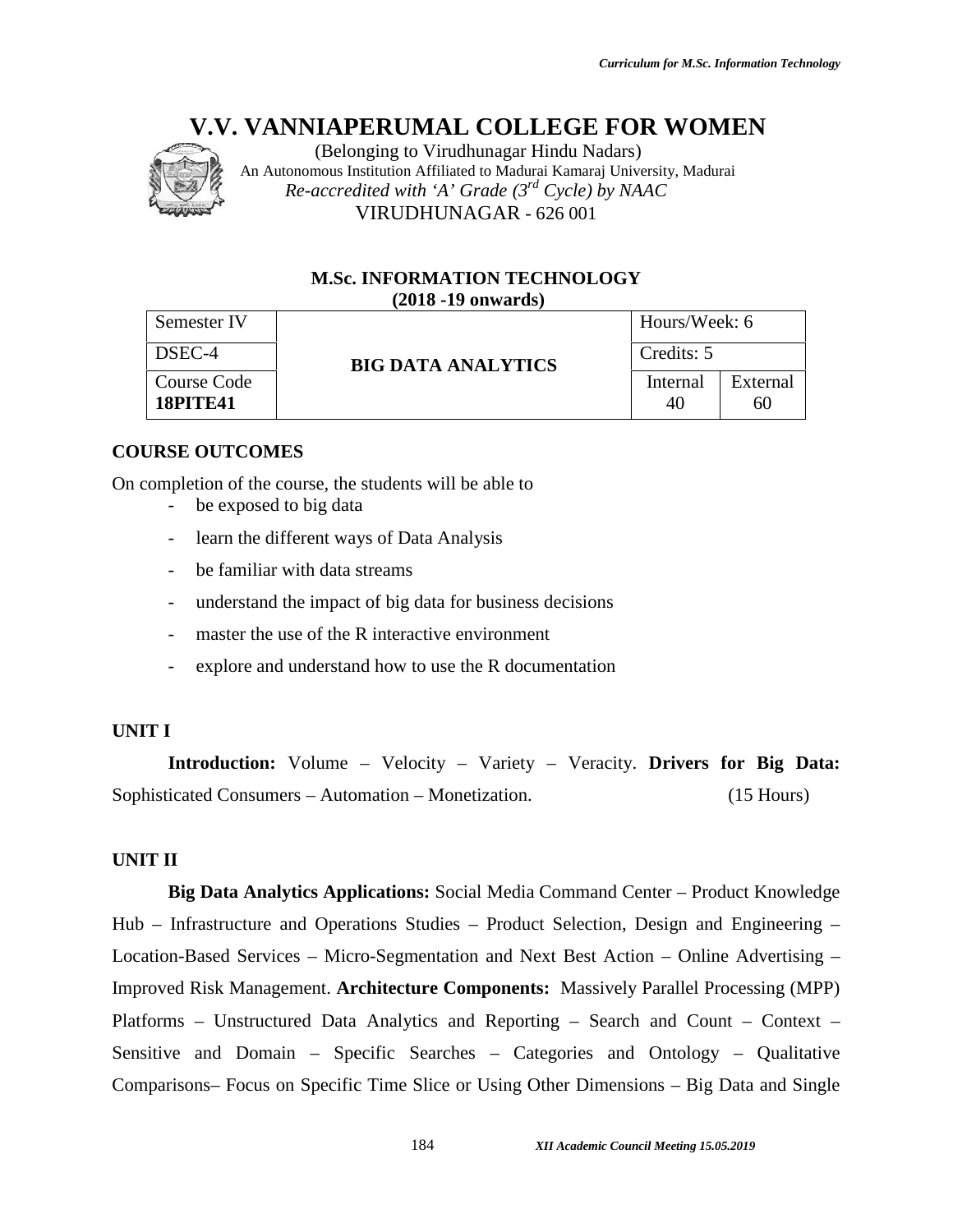View of Customer/Product – Data Privacy Protection – Real-Time Adaptive Analytics and Decision Engines. (20 Hours) (20 Hours)

#### **UNIT III**

**Advanced Analytics Platform:** Real – Time Architecture for Conversations – Orchestration and Synthesis Using Analytics Engines – Entity Resolution – Model Management – Command Center – Analytics Engine – Discovery Using Data at Rest – Integration Strategies. **Implementation of Big Data Analytics:** Revolutionary, Evolutionary, or Hybrid – Big Data Governance – Integrating Big Data with MDM – Journey, Milestones, and Maturity Levels – Analytics Business Maturity Model. (20 Hours)

#### **UNIT IV**

**Getting Started:** Run R – A First R Session – Introduction to Functions – Preview of Some Important R Data Structures – Extended Example: Regression Analysis of Exam Grades – Startup and Shutdown – Getting Help. **Vectors:** Scalars, Vectors, Arrays, and Matrices – Declarations – Recycling – Common Vector Operations – Using all() and any()– Vectorized Operations – Filtering – A Vectorized if-then-else: The ifelse() Function – Testing Vector Equality – Vector Element Names – More on c(). (20 Hours)

#### **UNIT V**

**Data Frames:** Creating Data Frames – Other Matrix – Like Operations – Merging Data Frames – Applying Functions to Data Frames. **R Programming Structures:** Control Statements – Arithmetic and Boolean Operators and Values – Default Values for Arguments – Return Values – Functions Are Objects – Environment and Scope Issues – No Pointers in  $R$  – Writing Upstairs – Recursion. (15 Hours) (15 Hours)

#### **TEXT BOOK**

- 1. Arvind Sathi, *Big Data Analytics,* MC Press, 1st Edition.
- 2. Norman Matloff, (2011). *The Art of R Programming: A Tour of Statistical Software Design*, No Starch Press.